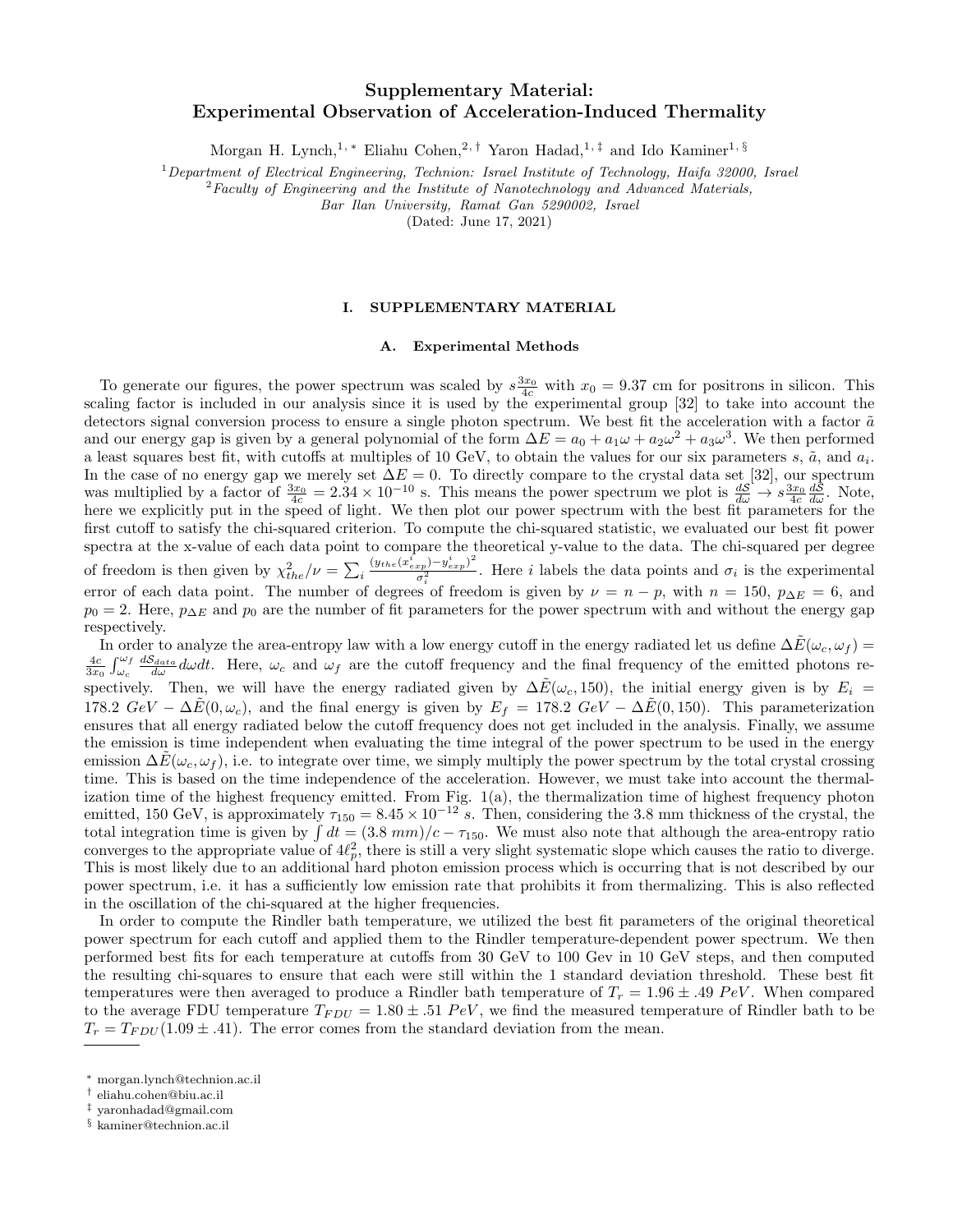#### B. The AQED Response Function

To begin our analysis we must first define the AQED response function. As we such, we examine electromagnetic emission in a refractive medium using the current interaction for QED

$$
\hat{S}_I = \int d^4x \hat{j}_\mu(x) \hat{A}^\mu(x). \tag{S1}
$$

We shall couple an Unruh-DeWitt detector to the vector current. This will endow the electron an extra degree of freedom for energy transitions, i.e. the recoil. As such,

$$
\hat{j}_{\mu}(x) = u_{\mu}\hat{q}(\tau)\delta^3(x - x_{tr}(\tau)).
$$
\n(S2)

The monopole moment operator  $\hat{q}(t)$  is Heisenberg evolved via  $\hat{q}(\tau) = e^{i\hat{H}\tau} \hat{q}(0) e^{-i\hat{H}\tau}$  with  $\hat{q}(0)$  defined as  $\hat{q}(0) |E_i\rangle =$  $|E_f\rangle$  with  $E_i$  and  $E_f$  the initial energy and final energy of a two level system moving along the trajectory,  $x_{tr}(t)$ , of the current; transitions both up and down energy are allowed. With the intent to examine Larmor radiation, both in vacuum and an optical medium, we formulate the following amplitude;

$$
\mathcal{A} = i \langle \mathbf{k} | \otimes \langle E_f | \hat{S}_i | E_i \rangle \otimes | 0 \rangle. \tag{S3}
$$

The differential probability per unit final state momenta is given by,  $\frac{dP}{d^3k} = |\mathcal{A}|^2$ . Evaluation yields

$$
\frac{d\mathcal{P}}{d^3k} = |\langle \mathbf{k} | \otimes \langle E_f | \int d^4x \hat{j}_\mu(x) \hat{A}^\mu(x) | E_i \rangle \otimes |0 \rangle|^2
$$
  
= 
$$
\int d^4x \int d^4x' |\langle E_f | \hat{j}_\mu(x) | E_i \rangle|^2 |\langle \mathbf{k} | \hat{A}^\mu(x) | 0 \rangle|^2.
$$
 (S4)

Note, the probability factorizes into an electron matrix element contracted with the photon matrix element. The electron matrix element yields

$$
|\langle E_f|\hat{j}_{\mu}(x)|E_i\rangle|^2 = |\langle E_f|u_{\mu}(x)e^{i\hat{H}\tau}\hat{q}(0)e^{-i\hat{H}\tau}\delta^3(x-x(\tau))|E_i\rangle|^2
$$
  
=  $q^2U_{\mu\nu}[x',x]\delta^3(x-x_{tr}(\tau))\delta^3(x'-x'_{tr}(\tau'))e^{-i\Delta E(\tau'-\tau)}$  (S5)

Here we have defined the energy gap as  $\Delta E = E_f - E_i$  and the charge as  $q^2 = |\langle E_f | \hat{q}(0) | E_i \rangle|^2$ . For the sake of brevity we defined a "velocity tensor" via  $U_{\mu\nu}[x',x] = u_{\nu}(x')u_{\mu}(x)$ . Next, we shall evaluate the photon inner product. For this we will need to integrate over the final state momenta, thereby developing the total emission probability. Hence,

$$
\int d^3k |\langle \mathbf{k} | \hat{A}^{\mu}(x) | 0 \rangle|^2 = \int d^3k \langle 0 | \hat{A}^{\dagger \nu}(x') | \mathbf{k} \rangle \langle \mathbf{k} | \hat{A}^{\mu}(x) | 0 \rangle
$$
  
=  $\langle 0 | \hat{A}^{\dagger \nu}(x') \hat{A}^{\mu}(x) | 0 \rangle$   
=  $G^{\nu \mu}[x', x].$  (S6)

Note we have utilized the completeness relation,  $\int dk |k\rangle \langle k| = 1$ , to simplify the expression. The resultant is our photon two point function with vector indices. Using our photon two point function and the electron current density from Eq. (S5). we can formulate the AQED response function  $\frac{dP}{d\eta} = \Gamma$ . Hence

$$
\mathcal{P} = \int d^3k \int d^4x \int d^4x' |\langle E_f | \hat{j}_\mu(x) | E_i \rangle|^2 |\langle \mathbf{k} | \hat{A}^\mu(x) | 0 \rangle|^2
$$
  
\n
$$
\Rightarrow \Gamma = q^2 \int d\xi e^{-i\Delta E\xi} U_{\mu\nu}[x', x] G^{\nu\mu}[x', x].
$$
\n(S7)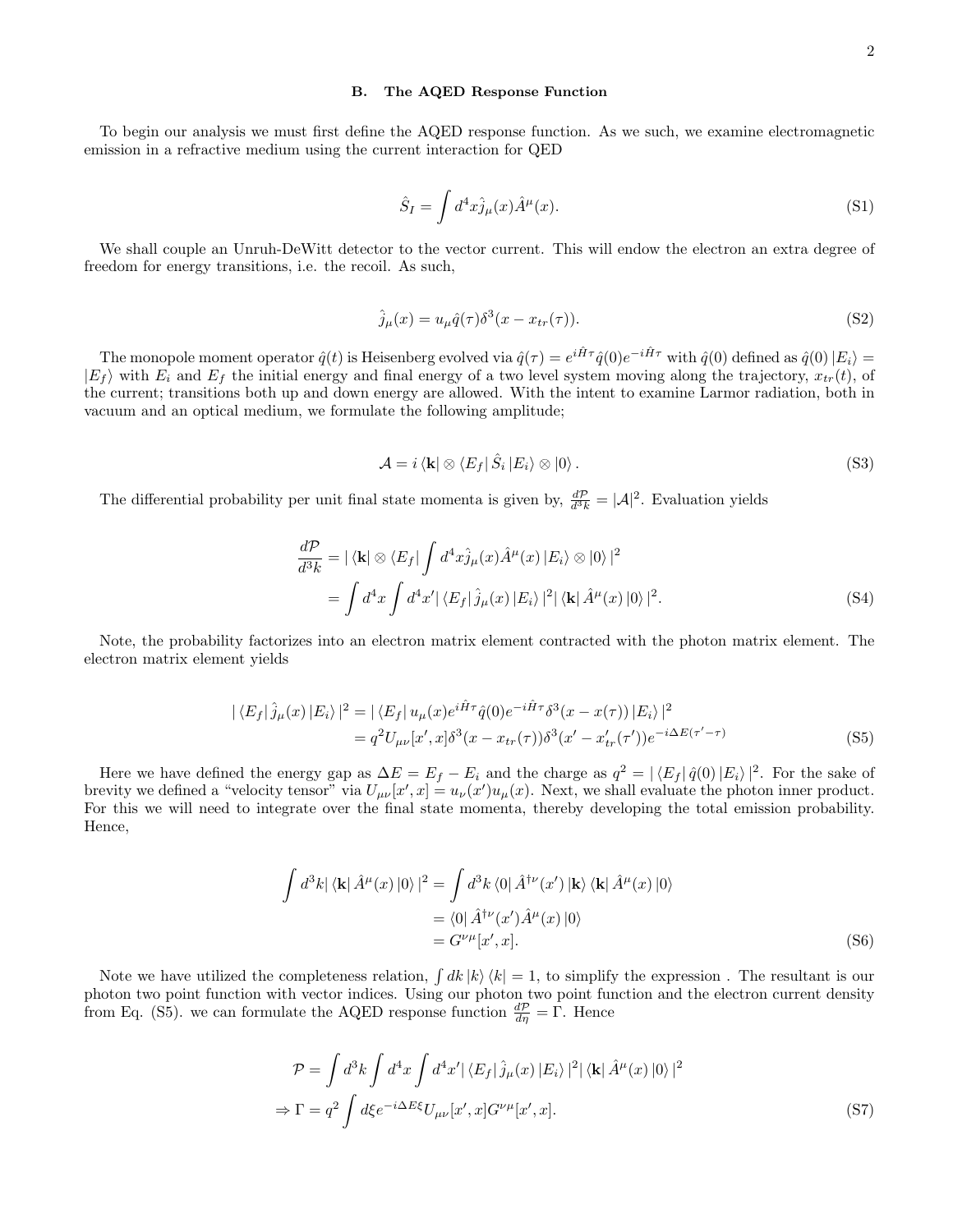Here we have made use of the difference and average propertime change of variables;  $\xi = \tau' - \tau$  and  $\eta = (\tau' + \tau)/2$ respectively. Using the standard mode decomposition for the vector field in a dielectric medium, we have

$$
\hat{A}^{\mu}(x) = \int \frac{d^3k}{(2\pi)^{3/2}} \frac{\sum_i \epsilon_i^{\mu}}{\sqrt{2\omega}} \left[ \hat{a}_k e^{i(\mathbf{k}\cdot\mathbf{x}-\omega t)} + \hat{a}_k^{\dagger} e^{-i(\mathbf{k}\cdot\mathbf{x}-\omega t)} \right]
$$

$$
= \int \frac{d^3k}{(2\pi)^{3/2}} \frac{\sigma^{\mu}}{\sqrt{2\omega}} \left[ \hat{a}_k e^{i(\mathbf{k}\cdot\mathbf{x}-\omega t)} + \hat{a}_k^{\dagger} e^{-i(\mathbf{k}\cdot\mathbf{x}-\omega t)} \right]. \tag{S8}
$$

In the last line we have defined the quantity  $\sigma^{\mu} = \sum_{i} \epsilon_i^{\mu}$ . The two point function then reduces to an integral over the momentum,

$$
\langle 0 | \hat{A}^{\dagger \nu}(x') \hat{A}^{\mu}(x) | 0 \rangle = \langle 0 | \int \frac{d^{3}k'}{(2\pi)^{3/2}} \frac{\sigma'^{\dagger \nu}}{\sqrt{2\omega'}} \left[ \hat{a}_{k'} e^{i(\mathbf{k'} \cdot \mathbf{x'} - \omega' t')} + \hat{a}_{k'}^{\dagger} e^{-i(\mathbf{k'} \cdot \mathbf{x'} - \omega' t')} \right]
$$

$$
\times \int \frac{d^{3}k}{(2\pi)^{3/2}} \frac{\sigma^{\mu}}{\sqrt{2\omega}} \left[ \hat{a}_{k} e^{i(\mathbf{k} \cdot \mathbf{x} - \omega t)} + \hat{a}_{k}^{\dagger} e^{-i(\mathbf{k} \cdot \mathbf{x} - \omega t)} \right] | 0 \rangle
$$

$$
= \frac{1}{(2\pi)^{3}} \frac{1}{2} \int \frac{d^{3}k}{\omega} \sigma^{\mu} \sigma^{\dagger \nu} e^{i(\mathbf{k} \cdot \Delta \mathbf{x} - \omega(t' - t))}. \tag{S9}
$$

Again we see that the vector two point function is formally the same as a scalar field but with polarization vectors lending their indices. Combining all the pieces we can formulate the response function for our photon emission.

$$
\Gamma = q^2 \frac{1}{(2\pi)^3} \frac{1}{2} \int d\xi \int \frac{d^3k}{\omega} U e^{-i(\Delta E \xi - \mathbf{k} \cdot \Delta \mathbf{x}_{tr} + \omega \Delta t)}.
$$
\n(S10)

We defined the velocity product  $U = \sigma^{\mu} \sigma^{\dagger \nu} U_{\mu \nu} [x', x]$  for brevity. Let us now examine the power radiated by a uniformly accelerated charge.

## C. The Thermalized Larmor Formula

To analyze Larmor emission we will now consider the electron propagating in free space, i.e.  $n = 1$ . We will begin by examining the polarization vectors that are contracted with our velocity tensor. Recalling that under proper acceleration a, the four-velocities at proper time  $\tau$  will be given  $u^{\mu} = (\cosh(a\tau), 0, 0, \sinh(a\tau))$ . Hence,

$$
U = \left(\sum_{i} u_{\mu} \epsilon_{i}^{\mu}\right) \left(\sum_{j} u_{\nu} \epsilon_{j}^{\nu}\right)^{\dagger}
$$

$$
= \left(\sum_{i} \mathbf{u} \cdot \epsilon_{i}\right) \left(\sum_{j} \mathbf{u}' \cdot \epsilon_{j}\right)^{\dagger}
$$

$$
= \sinh\left(a\tau\right) \sinh\left(a\tau'\right) \sin^{2}\left(\theta\right). \tag{S11}
$$

Here  $\theta$  is the angle of photon emission relative to the direction of propagation along the z-axis. Moreover we will make use of the hyperbolic double angle formulas to obtain

$$
\sinh\left(a\tau\right)\sinh\left(a\tau'\right) = \frac{1}{2}\left[2\cosh^2\left(a\eta\right) - 1 - \cosh\left(a\xi\right)\right].\tag{S12}
$$

Combining all the above pieces we can now formulate the transition probability. Thus

$$
\Gamma = q^2 \frac{1}{(2\pi)^3} \frac{1}{4} \int d\xi \int \frac{d^3k}{\omega} \left[ 2\cosh^2(a\eta) - 1 - \cosh(a\xi) \right] \sin^2(\theta) e^{-i(\Delta E\xi - \mathbf{k}\cdot\Delta\mathbf{x}_{tr} + \omega\Delta t)}.
$$
 (S13)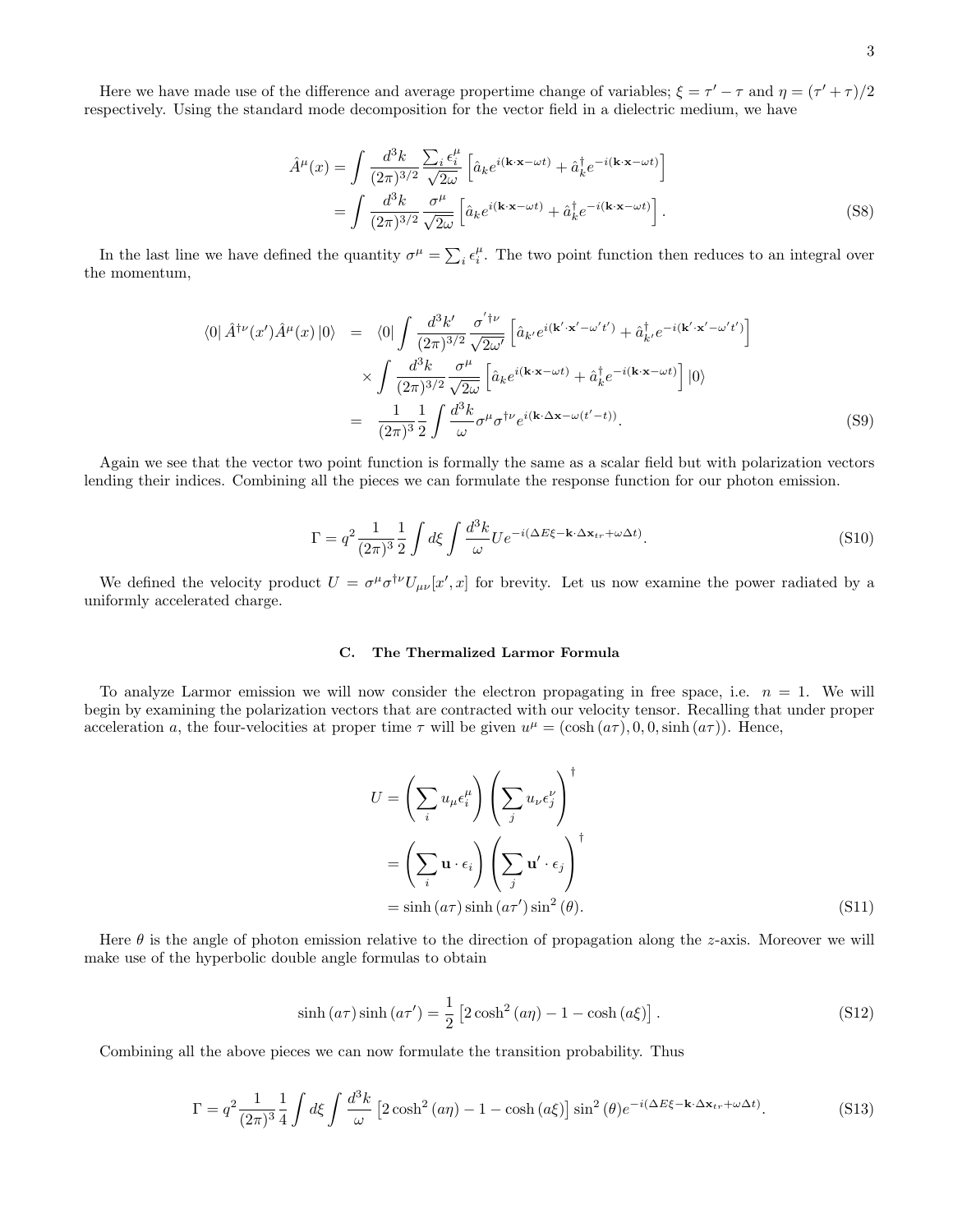To arrive at the Larmor formula, typically computed in the rest frame of the electron, we follow [53] and set  $\beta = 0$ ; i.e.  $\Delta x \ll \Delta t$ . Note that with respect to the variable  $\eta$ , the Lorentz gamma is given by  $\gamma = \cosh (a\eta)$  which we also take to be 1. As such we obtain

$$
\Gamma = q^2 \frac{1}{(2\pi)^3} \frac{1}{4} \int d\xi \left[1 - \cosh\left(a\xi\right)\right] \int \frac{d^3k}{\omega} \sin^2\left(\theta\right) e^{-i(\Delta E\xi + \omega \Delta t)}.\tag{S14}
$$

Now, examining the momentum integrations, we move to spherical coordinates with the momentum aligned along the z-axis, to yield

$$
\Gamma = q^2 \frac{1}{(2\pi)^3} \frac{1}{4} \int d\xi \left[1 - \cosh\left(a\xi\right)\right] \int d\theta d\omega d\phi \omega \sin^3\left(\theta\right) e^{-i(\Delta E\xi + \omega \Delta t)}
$$
  
=  $\frac{2}{3} \alpha \frac{1}{2\pi} \int d\xi \left[1 - \cosh\left(a\xi\right)\right] \int d\omega \omega e^{-i(\Delta E\xi + \omega \Delta t)}$  (S15)

Note, in the last line we rewrote the prefactor in terms of the fine structure constant  $\alpha = \frac{q^2}{4\pi}$  $\frac{q}{4\pi}$ . To compute the Larmor formula, we will need to examine the power emitted by the photon. As such we weight the frequency integral with an additional factor of frequency. Hence

$$
S = \frac{2}{3}\alpha \frac{1}{2\pi} \int d\xi e^{-i\Delta E\xi} \left[1 - \cosh\left(a\xi\right)\right] \int d\omega \omega^2 e^{-i\omega\Delta t}.
$$
 (S16)

The integration over the frequency can now be carried out to yield

$$
\int d\omega \omega^2 e^{-i\omega \Delta t} = \frac{2i}{\Delta t^3}.
$$
\n(S17)

We should note that there is an implicit regulator  $\Delta t \to \Delta t - i\epsilon$  in the denominator. This will later require us to include a pole on the real axis in the integration over the proper time. Our integration now simplifies to

$$
S = \frac{2}{3}\alpha \frac{i}{\pi} \int d\xi e^{-i\Delta E\xi} \frac{[1 - \cosh(a\xi)]}{\Delta t^3}.
$$
 (S18)

Finally we recall that  $\Delta t = \frac{2}{a} \sinh (a \xi/2)$ , we have

$$
S = \frac{2}{3}\alpha \frac{i}{\pi} \left(\frac{a}{2}\right)^3 \int d\xi e^{-i\Delta E\xi} \frac{\left[1 - \cosh\left(a\xi\right)\right]}{\sinh^3\left(a\xi/2\right)}.
$$
\n(S19)

Converting the hyperbolic terms to exponentials and making the change of variables  $w = e^{a\xi}$ , we have

$$
S = \frac{2}{3}\alpha \frac{i}{\pi} \left(\frac{a}{2}\right)^3 \frac{8}{a} \int dw \frac{\left[w^{1/2 - i\Delta E/a} - \frac{1}{2}w^{3/2 - i\Delta E/a} - \frac{1}{2}w^{-1/2 - i\Delta E/a}\right]}{\left[w - 1\right]^3}.
$$
 (S20)

This integration is standard and can be evaluated using the residue theorem. As such we obtain the following

$$
S = \frac{2}{3}\alpha a^2 \frac{1}{1 + e^{2\pi \Delta E/a}}.\tag{S21}
$$

This is our thermal Larmor formula. By summing over transitions both up and down in energy, i.e. when  $\Delta E = |\Delta E|$ and  $\Delta E = -|\Delta E|$ , and taking the limit  $|\Delta E| \to 0$  we arrive at the standard Larmor formula. Hence

$$
S = \frac{2}{3}\alpha a^2. \tag{S22}
$$

Note, this is written in terms of the proper acceleration and therefore is fully relativistic as in the classical derivation.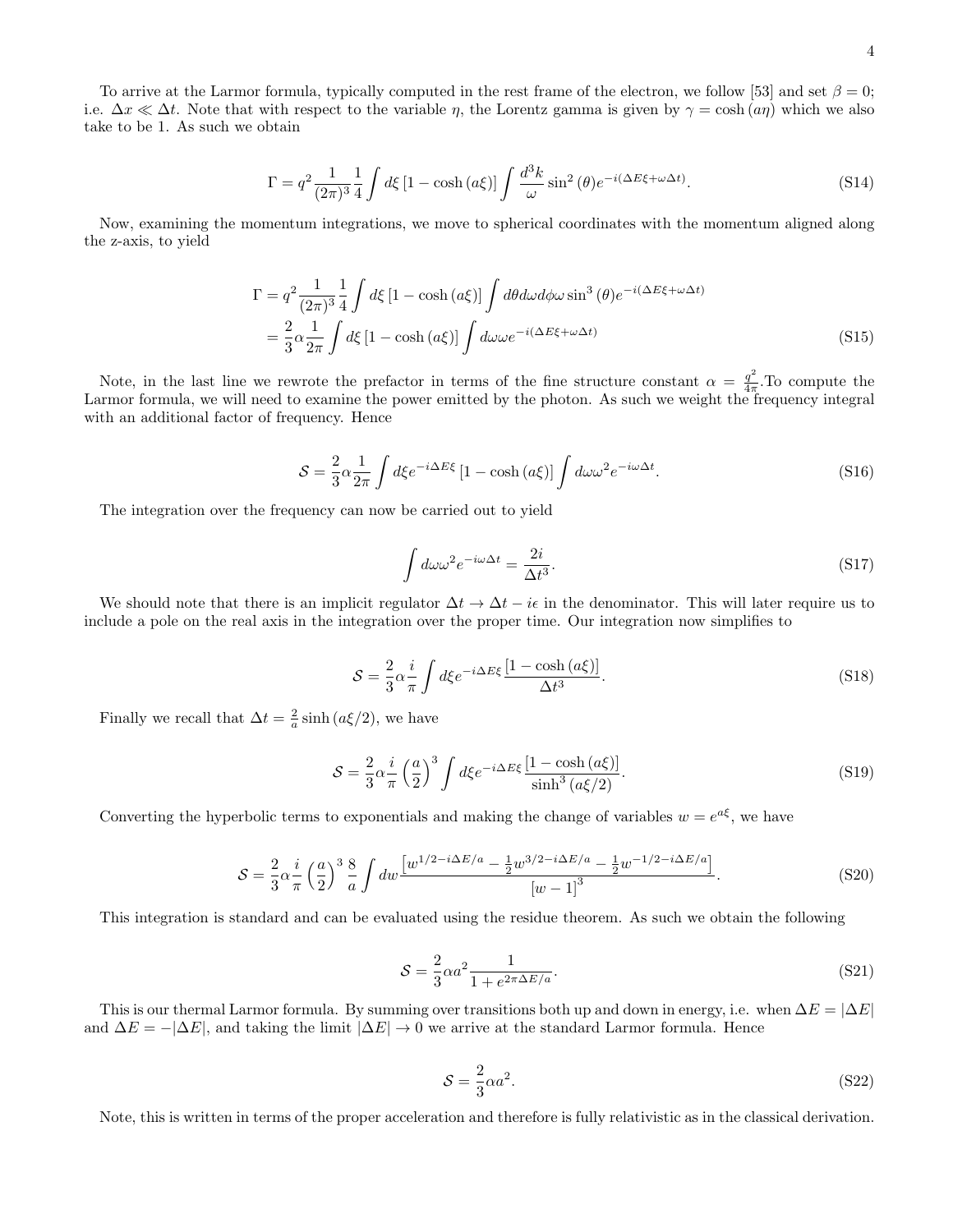## D. The Quantum Correction to the Larmor Formula

The quantum correction to the Larmor formula will come from the recoil correction. Generically, by setting the energy gap to  $\frac{\omega^2}{2m}$  we can examine what the quantum correction will be. Let us consider Eq. (S15) of the supplementary.

$$
\Gamma = \frac{2}{3} \alpha \frac{1}{2\pi} \int d\xi \left[ 1 - \cosh\left(a\xi\right) \right] \int d\omega \omega e^{-i(\Delta E\xi + \omega \Delta t)} \tag{S23}
$$

Defining  $\Delta \bar{E}$  as the auxiliary gap, the total energy gap we will use is defined as follows;

$$
\Delta E = \frac{\omega^2}{2m} + \Delta \bar{E}.\tag{S24}
$$

With this energy gap we note that the recoil portion must be integrated over with the frequency while the auxiliary gap serves the same role as a traditional Unruh-DeWitt detector. As such we split the detector up into the two portions; the frequency dependent part and the auxiliary gap. Thus,

$$
\Gamma = \frac{2}{3} \alpha \frac{1}{2\pi} \int d\xi \left[ 1 - \cosh\left(a\xi\right) \right] \int d\omega \omega e^{-i(\Delta E\xi + \omega \Delta t)}
$$
  
= 
$$
\frac{2}{3} \alpha \frac{1}{2\pi} \int d\xi e^{-i\Delta \bar{E}\xi} \left[ 1 - \cosh\left(a\xi\right) \right] \int d\omega \omega e^{-i\left(\frac{\omega^2}{2m}\xi + \omega \Delta t\right)}.
$$
 (S25)

To compute the Larmor formula, we will need to examine the power emitted by the photon. As such we weight the frequency integral with an additional factor of frequency. Hence

$$
S = \frac{2}{3}\alpha \frac{1}{2\pi} \int d\xi e^{-i\Delta \bar{E}\xi} \left[1 - \cosh\left(a\xi\right)\right] \int d\omega \omega^2 e^{-i\left(\frac{\omega^2}{2m}\Delta t + \omega \Delta t\right)}.\tag{S26}
$$

Note that since we are in a non relativistic regime we can make the replacement  $\xi \to \Delta t$  in the frequency integration. Moreover, to evaluate the resultant integrals we Taylor expand the exponent that is quadratic in the frequency to yield

$$
S = \frac{2}{3}\alpha \frac{1}{2\pi} \int d\xi e^{-i\Delta \bar{E}\xi} \left[1 - \cosh\left(a\xi\right)\right] \sum_{\ell=0}^{\infty} \frac{\left(\frac{-i\Delta t}{2m}\right)^{\ell}}{\ell!} \int d\omega \omega^{2(\ell+1)} e^{-i\omega \Delta t}.
$$
 (S27)

The integrations over the frequency can now be carried out using the identity

$$
\int d\omega \omega^{2(\ell+1)} e^{-i\omega \Delta t} = \frac{(-1)^{2\ell+3} (2\ell+2)!}{(-i\Delta t)^{2\ell+3}}.
$$
\n(S28)

We should note that there is an implicit regulator  $\Delta t \to \Delta t - i\epsilon$  in the denominator. This will later require us to include a pole on the real axis in the integration over the proper time. Our integration now simplifies to

$$
S = \frac{2}{3}\alpha \frac{1}{2\pi} \int d\xi e^{-i\Delta \bar{E}\xi} \left[1 - \cosh\left(a\xi\right)\right] \sum_{\ell=0}^{\infty} \frac{\left(\frac{-i\Delta t}{2m}\right)^{\ell}}{\ell!} \int d\omega \omega^{2(\ell+1)} e^{-i\omega\Delta t}
$$

$$
= \frac{2}{3}\alpha \frac{1}{2\pi} \sum_{\ell=0}^{\infty} \frac{(2\ell+2)!}{(-2m)^{\ell} \ell!} \frac{1}{(i)^{\ell+3}} \int d\xi \frac{e^{-i\Delta \bar{E}\xi} \left[1 - \cosh\left(a\xi\right)\right]}{(i\Delta T)^{\ell+3}}.
$$
(S29)

Finally we recall that  $\Delta t = \frac{2}{a} \sinh (a \xi/2)$ , we have

$$
S = \frac{2}{3}\alpha \frac{1}{2\pi} \sum_{\ell=0}^{\infty} \frac{(2\ell+2)!}{(-2m)^{\ell}\ell!} \left(\frac{a}{2i}\right)^{\ell+3} \int d\xi \frac{e^{-i\Delta\bar{E}\xi} [1 - \cosh(a\xi)]}{\sinh^{\ell+3}(a\xi/2)}.
$$
 (S30)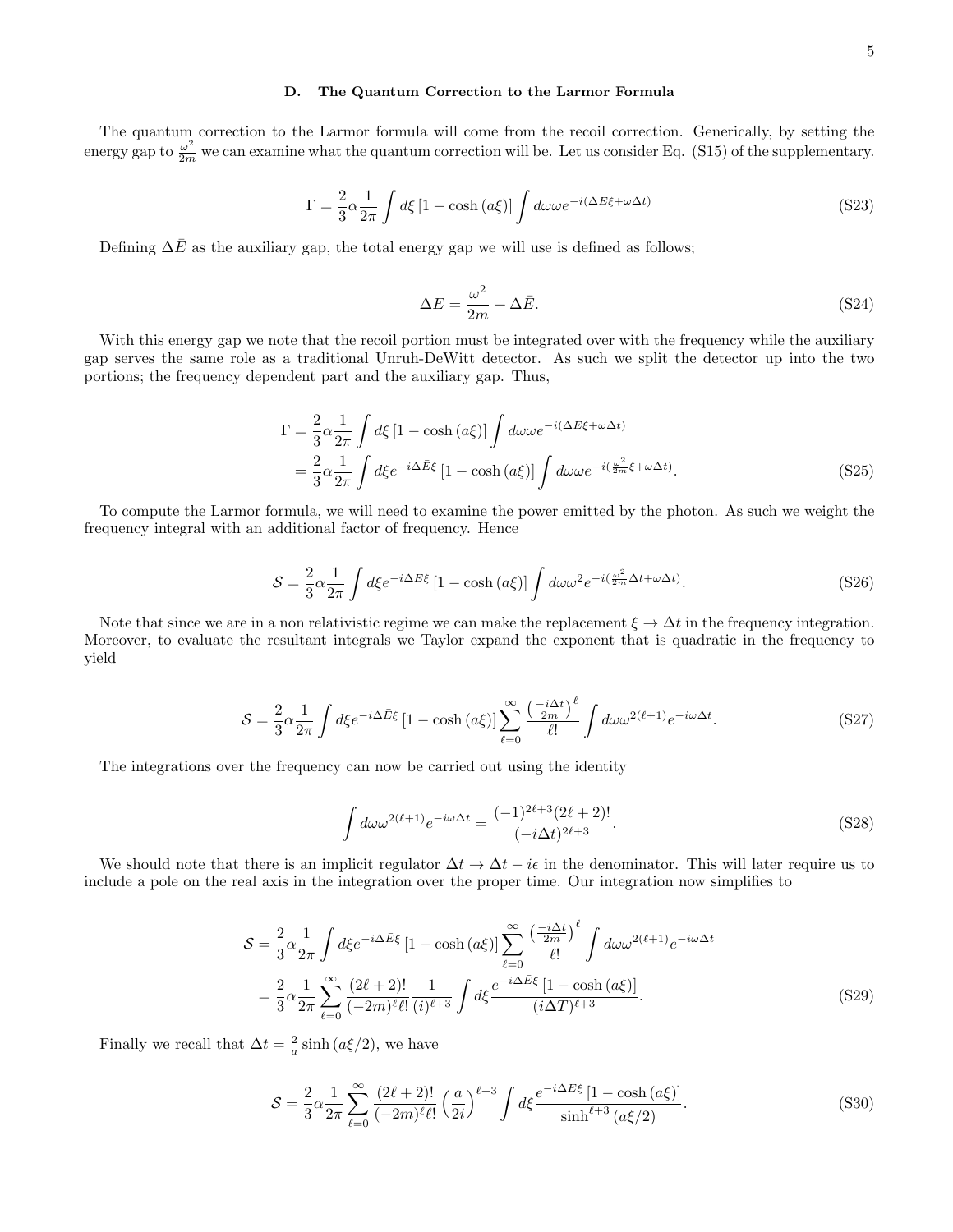These integrations are standard and can be evaluated on a case by case basis. For the case of  $\ell = 0$  we obtain the following

$$
S_0 = \frac{2}{3} \alpha a^2 \frac{1}{1 + e^{2\pi \Delta \bar{E}/a}}.
$$
\n(S31)

By summing over transition up and down in energy, i.e. when  $\Delta \bar{E} = |\Delta \bar{E}|$  and  $\Delta \bar{E} = -|\Delta \bar{E}|$ , and taking the limit  $|\Delta \bar{E}| \rightarrow 0$  we arrive at the Larmor formula. Hence

$$
\mathcal{S}_0 = \frac{2}{3}\alpha a^2. \tag{S32}
$$

For the first quantum correction to Larmor we evaluate the  $\ell = 1$  integral. As such we obtain

$$
\mathcal{S}_1 = \frac{4\alpha}{m} a^2 \frac{\Delta \bar{E}}{1 - e^{2\pi \Delta \bar{E}/a}}.
$$
\n(S33)

Then by summing over transition up and down in energy we obtain

$$
S_1 = \frac{4\alpha}{m} a^2 \Delta \bar{E} \frac{\sinh\left(2\pi \Delta \bar{E}/a\right)}{1 - \cosh\left(2\pi \Delta \bar{E}/a\right)}
$$
  
= 
$$
-\frac{4\alpha}{\pi m} a^3
$$
  
= 
$$
-\frac{8\alpha}{m} a^2 T_{FDU}.
$$
 (S34)

Note, in the last line we took the limit of zero auxiliary energy gap. This is the quantum correction to the Larmor formula. Next we compute the radiation reaction force for each term.

$$
\int F^{rr} v \cdot dt = -\int S dt
$$
  
\n
$$
\Rightarrow F_0^{rr} = \frac{2}{3} \alpha J
$$
  
\n
$$
\Rightarrow F_1^{rr} = -\frac{8\alpha}{\pi m} J a.
$$
 (S35)

As such we find the covariant form of the quantum LAD equation to be

J

$$
m\frac{du^{\mu}}{ds} = qF^{\mu\nu}u_{\nu} + \frac{2}{3}\alpha\hbar\left(1 - \frac{24\hbar}{\pi mc^3}\sqrt{a^2}\right)\left[J^{\mu} + a^2u^{\mu}\right].
$$
 (S36)

#### E. Power Spectrum

Prior to integrating over the emitted photons frequency, Eq. (S14), we will have the following emission rate

$$
\Gamma = q^2 \frac{1}{(2\pi)^3} \frac{1}{4} \int d\xi \int \frac{d^3k}{\omega} \left[ 2\cosh^2(a\eta) - 1 - \cosh(a\xi) \right] \sin^2(\theta) e^{-i(\Delta E\xi - \mathbf{k} \cdot \Delta \mathbf{x}_{tr} + \omega \Delta t)}.
$$
 (S37)

We will further simplify by using the following redefinition  $\delta = 2\gamma^2 - 1$ . Utilizing the same approximation  $\Delta x \sim 0$ , which reproduces the Larmor formula, but now keeping our boost parameter, which is a function of  $\eta$  only, we can now convert to spherical coordinates and integrate over the emission angle. Hence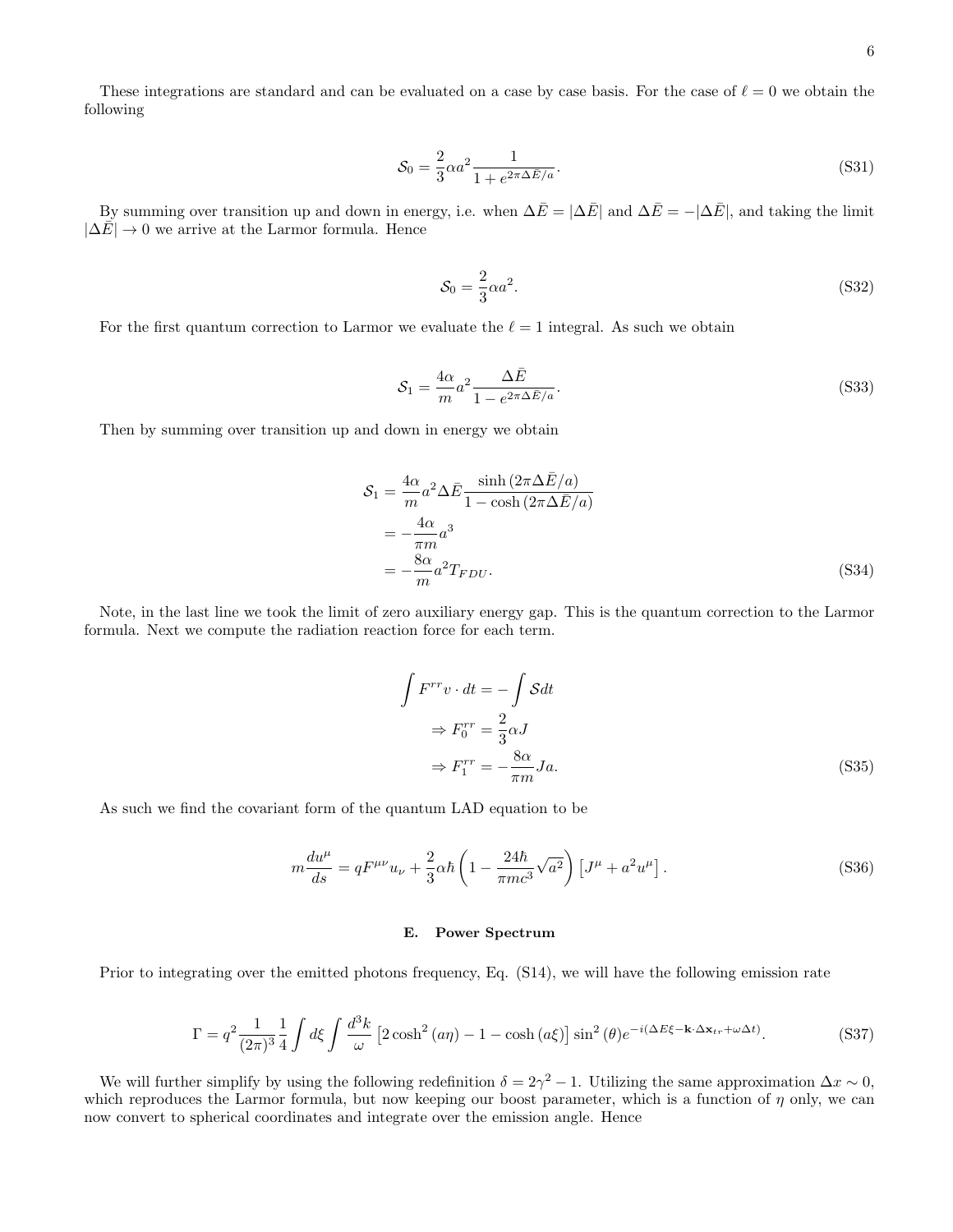$$
\Gamma = q^2 \frac{1}{(2\pi)^3} \frac{1}{4} \int d\xi \int \frac{d^3k}{\omega} \left[ \delta - \cosh\left(a\xi\right) \right] \sin^2\left(\theta\right) e^{-i(\Delta E\xi + \omega \Delta t)}
$$

$$
= q^2 \frac{1}{(2\pi)^2} \frac{1}{3} \int d\xi \int d\omega \omega \left[ \delta - \cosh\left(a\xi\right) \right] e^{-i(\Delta E\xi + \omega \Delta t)}
$$
(S38)

weighting by an extra factor of frequency to obtain the power, we formulate the power spectrum,  $\frac{dS}{d\omega}$ . Hence

$$
\frac{dS}{d\omega} = q^2 \frac{1}{(2\pi)^2} \frac{1}{3} \int d\xi \omega^2 \left[ \delta - \cosh\left(a\xi\right) \right] e^{-i(\Delta E\xi + \omega \Delta t)} \tag{S39}
$$

Recalling that with the boost parameter,  $\Delta t = \frac{2}{a} \sinh (a\xi/2)\gamma$ , we now convert hyperbolic cosine to exponentials to obtain

$$
\frac{dS}{d\omega} = q^2 \frac{1}{(2\pi)^2} \frac{\omega^2}{3} \int d\xi \left[ \delta e^{-i(\Delta E\xi + \frac{2\omega\gamma}{a}\sinh{(a\xi/2)})} - \frac{1}{2} e^{-i((\Delta E + ia)\xi + \frac{2\omega\gamma}{a}\sinh{(a\xi/2)})} - \frac{1}{2} e^{-i((\Delta E - ia)\xi + \frac{2\omega\gamma}{a}\sinh{(a\xi/2)})} \right].
$$
\n(S40)

Employing the change of variables  $w = a\xi/2$  we obtain

$$
\frac{dS}{d\omega} = q^2 \frac{1}{(2\pi)^2} \frac{\omega^2}{3} \frac{2}{a} \int dw \left[ \delta e^{(-\frac{2i\Delta E}{a}w - \frac{2i\omega\gamma}{a}\sinh(w))} - \frac{1}{2} e^{(-\left(\frac{2i\Delta E}{a} - 2\right)w - \frac{2i\omega\gamma}{a}\sinh(w))} - \frac{1}{2} e^{(-\left(\frac{2i\Delta E}{a} + 2\right)w - \frac{2i\omega\gamma}{a}\sinh(w))} \right].
$$
\n(S41)

Now, recalling the integral representation of the second Hankel function, we have

$$
H_n^{(2)}(x) = -\frac{1}{i\pi} \int_{-\infty}^{\infty - i\pi} dt e^{-nt + x \sinh(t)}.
$$
 (S42)

Here, the integration contour is shifted down by  $-\pi$  on the imaginary axis. This is consistent with the Larmor case since there we used our  $\Delta t - i\epsilon$  prescription. Using the above formula we find our power spectrum to be

$$
\frac{d\mathcal{S}}{d\omega} = -i\frac{2}{3}\alpha\frac{\omega^2}{a} \left[ \delta H_{\frac{2i\Delta E}{a}}^{(2)}\left( -\frac{2i\omega\gamma}{a} \right) - \frac{1}{2} \left( H_{\frac{2i\Delta E}{a} - 2}^{(2)}\left( -\frac{2i\omega\gamma}{a} \right) + H_{\frac{2i\Delta E}{a} + 2}^{(2)}\left( -\frac{2i\omega\gamma}{a} \right) \right) \right].
$$
\n(S43)

To make the presence of thermality more apparent, we make use of the following identity,  $H_{\ell}^{(2)}$  $e^{i(2)}(x) = e^{i\ell\pi} H_{-\ell}^{(2)}$  $\frac{f^{(2)}(x)}{f(x)}$ . As such, each term will yield precisely a Boltzmann factor with the Unruh-DeWitt detector energy gap thermalized at the celebrated Fulling-Davies-Unruh temperature. Applying this identity then yields our power spectrum,

$$
\frac{dS}{d\omega} = -i\frac{2}{3}\alpha\frac{\omega^2}{a}e^{-2\pi\Delta E/a} \left[ \delta H_{-\frac{2i\Delta E}{a}}^{(2)} \left( -\frac{2i\omega\gamma}{a} \right) - \frac{1}{2} \left( H_{-\frac{2i\Delta E}{a}+2}^{(2)} \left( -\frac{2i\omega\gamma}{a} \right) + H_{-\frac{2i\Delta E}{a}-2}^{(2)} \left( -\frac{2i\omega\gamma}{a} \right) \right) \right].
$$
 (S44)

This power spectrum contains the Unruh-DeWitt detector energy gap thermalized at the Fulling-Davies-Unruh temperature. Let us now explore the use of radiative energy loss, as a source for acceleration. We will then compare our results with the recent experimental observation of radiation reaction in aligned crystals.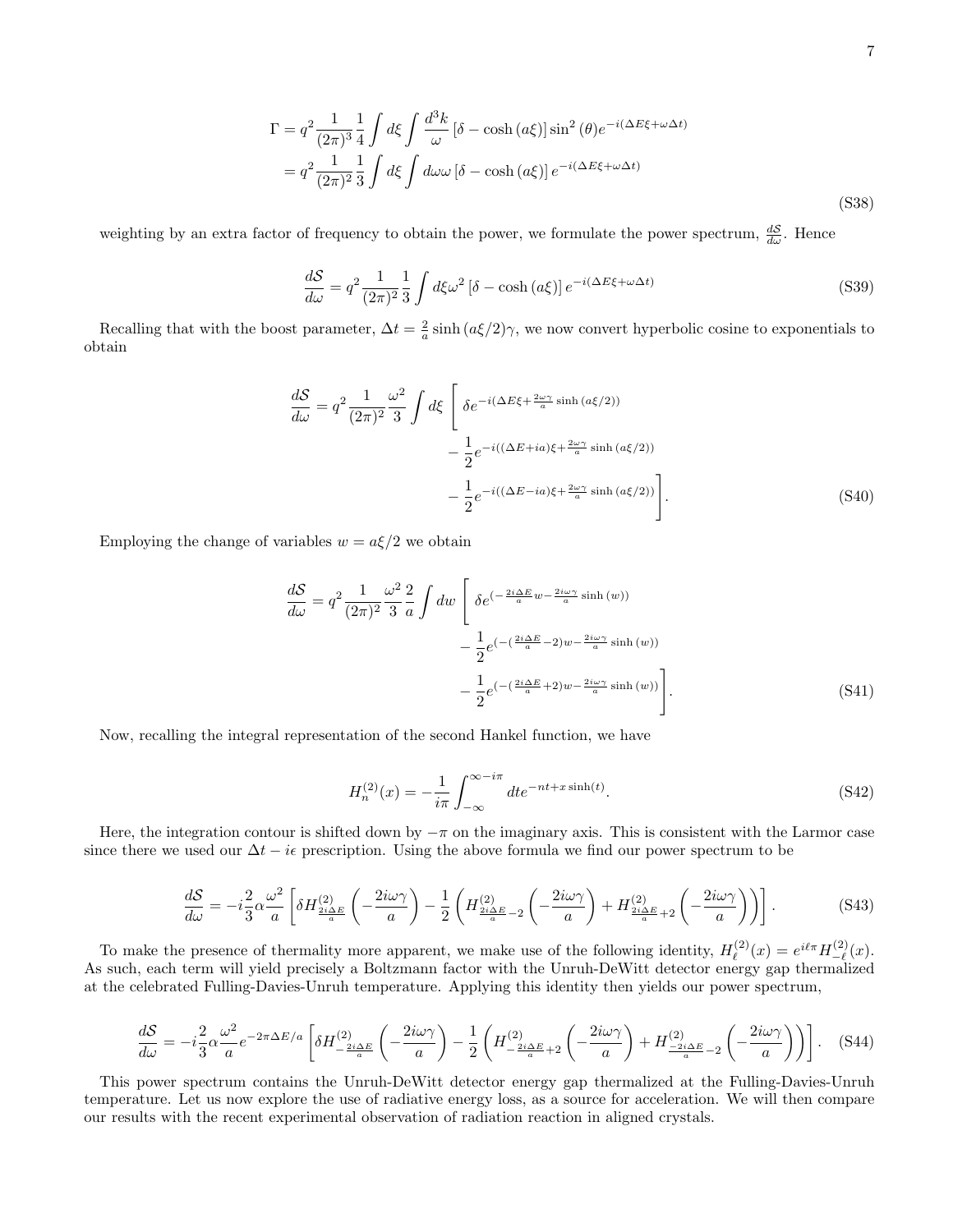In order to understand the physical processes present in the Rindler frame we must first start by computing the emission spectrum per unit transverse momentum, i.e.  $\frac{d\Gamma}{dk_{\perp}}$ . In the Rindler frame, the mode functions of the photons are labeled by momentum transverse to the acceleration and by the Rindler frequency  $\omega_r$  which characterizes the photons energy in Rindler frame. We will find that  $\omega_r$  will play the role of the energy gap of the Unruh-DeWitt detector. Moreover, there is no dispersion relation which relates  $\omega_r$  to  $k_{\perp}$ . For this reason, we must utilize our formalism to compute  $\frac{d\Gamma}{d^2k_{\perp}}$  in both the Rindler frame and the lab frame to confirm that they match. Starting with the lab frame computation, let us recall Eq. (S37),

$$
\Gamma = q^2 \frac{1}{(2\pi)^3} \frac{1}{4} \int d\xi \int \frac{d^3k}{\omega} \left[ 2\cosh^2(a\eta) - 1 - \cosh(a\xi) \right] \sin^2(\theta) e^{-i(\Delta E\xi - \mathbf{k} \cdot \Delta \mathbf{x}_{tr} + \omega \Delta t)}
$$

$$
\frac{d\Gamma}{d^2k_{\perp}} = q^2 \frac{1}{(2\pi)^3} \frac{1}{4} \int d\xi \int \frac{dk_z}{\omega} \left[ \delta - \cosh(a\xi) \right] \sin^2(\theta) e^{-i(\Delta E\xi - \mathbf{k} \cdot \Delta \mathbf{x}_{tr} + \omega \Delta t)} \tag{S45}
$$

Note again we made use of the boost factor  $\delta = 2 \cosh^2(a\eta) - 1$  and we have defined  $d^2k_{\perp} = dk_x dk_y$ . Using the same approximation  $\Delta x \sim 0$  and recalling  $\Delta t = \frac{2}{a} \sinh \left( \frac{a \xi}{2} \right) \gamma$ , we have

$$
\frac{d\Gamma}{d^2k_{\perp}} = q^2 \frac{1}{(2\pi)^3} \frac{1}{4} \int d\xi \int \frac{dk_z}{\omega} \left[ \delta - \cosh\left(a\xi\right) \right] \sin^2\left(\theta\right) e^{-i(\Delta E\xi + \frac{2\omega\gamma}{a}\sinh\left(a\xi/2\right))}.\tag{S46}
$$

Utilizing the same Hankel identity, Eq. (S42), and recalling  $\sin (\theta) = \frac{k_{\perp}}{\omega}$  we arrive at,

$$
\frac{d\Gamma}{d^2 k_{\perp}} = \frac{-i\alpha}{4\pi a} \int dk_z \frac{k_{\perp}^2}{\omega^3} \left[ \delta H_{\frac{2i\Delta E}{a}}^{(2)} \left( -\frac{2i\omega\gamma}{a} \right) \right. \\
\left. - \frac{1}{2} \left( H_{\frac{2i\Delta E}{a} - 2}^{(2)} \left( -\frac{2i\omega\gamma}{a} \right) + H_{\frac{2i\Delta E}{a} + 2}^{(2)} \left( -\frac{2i\omega\gamma}{a} \right) \right) \right].
$$
\n(S47)

Finally, if we recall that  $\omega = \sqrt{k_{\perp}^2 + k_z^2}$  and assume that the functional dependence on  $k_z$  in the argument of the Hankel functions is negligible, i.e.  $\omega \sim k_{\perp}$ , then the integral over  $k_z$  can be evaluated. Since each photon from a thermalized process will be emitted into Rindler horizon. This occurs due to diphoton creation near the Rindler horizon which causes one to escape into the horizon, while the other is absorbed by the electron or by direct photon emission into the horizon; i.e. emission and absorption of Rindler photons [24, 52]. This implies the momentum of all thermalized photons, in this setting, will have  $k_z \geq 0$ . This fact may be of pertinence to understanding the nature of the relationship between the Minkowski photon energy  $\omega$  and the Rindler photon frequency  $\omega_r$ . Hence

$$
\int dk_z \frac{k_{\perp}^2}{\omega^3} = \int_0^{\infty} dk_z \frac{k_{\perp}^2}{\left(k_{\perp}^2 + k_z^2\right)^{3/2}}
$$
  
= 1. (S48)

From here, we obtain our emission rate per unit transverse momentum,

$$
\frac{d\Gamma}{d^2k_{\perp}} = \frac{-i\alpha}{4\pi a} \left[ \delta H_{\frac{2i\Delta E}{a}}^{(2)} \left( -\frac{2ik_{\perp}\gamma}{a} \right) - \frac{1}{2} \left( H_{\frac{2i\Delta E}{a} - 2}^{(2)} \left( -\frac{2ik_{\perp}\gamma}{a} \right) + H_{\frac{2i\Delta E}{a} + 2}^{(2)} \left( -\frac{2ik_{\perp}\gamma}{a} \right) \right) \right].
$$
\n(S49)

Finally, we recall that each Hankel function, by flipping the sign in the index, produces the detailed balance relationship. From this, when we can form the total emission rate,  $\frac{d\Gamma_{tot}}{d^2k_{\perp}} = \frac{d\Gamma_{\Delta E}}{d^2k_{\perp}} + \frac{d\Gamma_{\Delta E}}{d^2k_{\perp}}$ . This yields,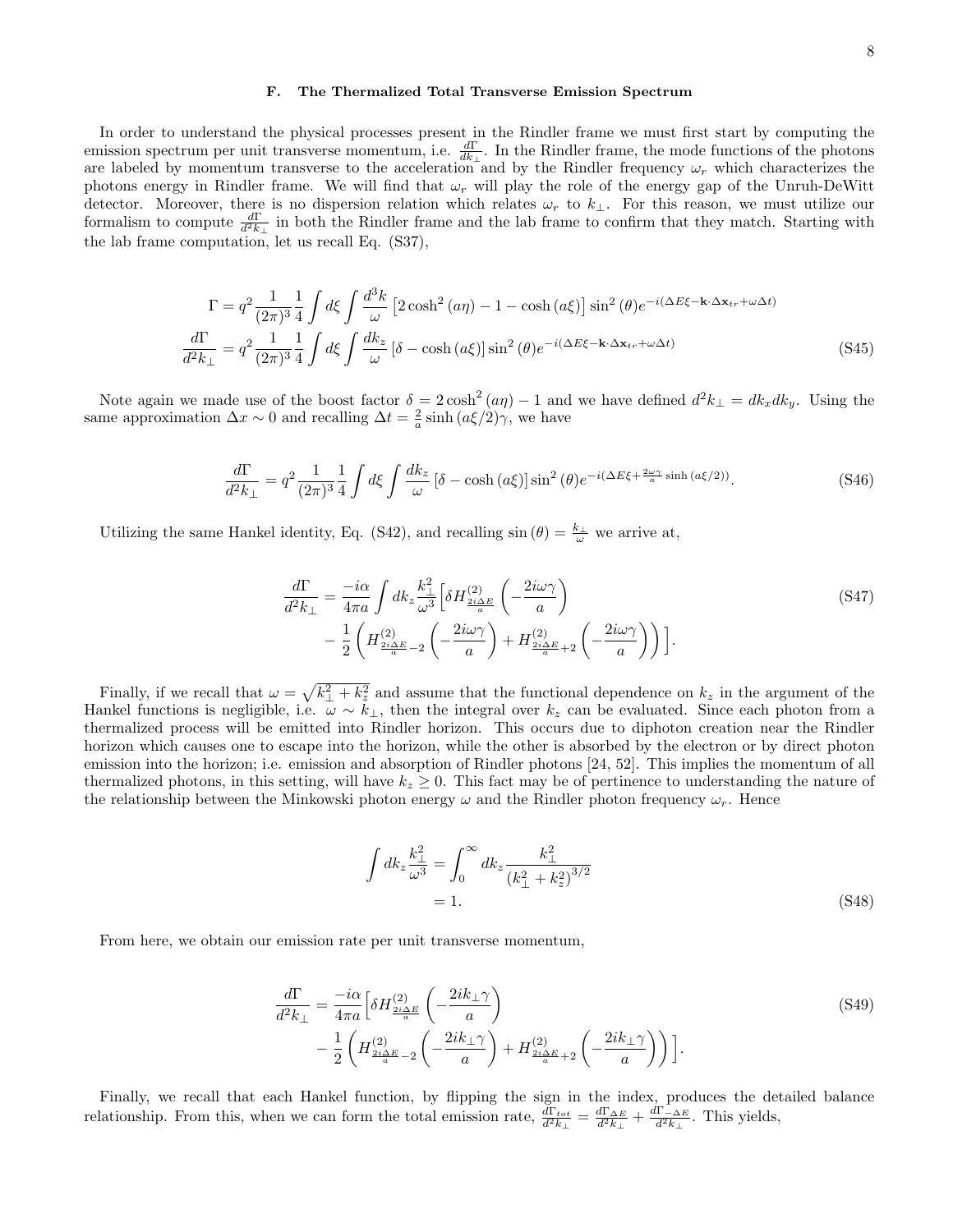$$
\frac{d\Gamma_{tot}}{d^2k_{\perp}} = \frac{d\Gamma_{\Delta E}}{d^2k_{\perp}} + \frac{d\Gamma_{-\Delta E}}{d^2k_{\perp}}
$$
\n
$$
= \frac{d\Gamma_{\Delta E}}{d^2k_{\perp}} + e^{2\pi\Delta E/a} \frac{d\Gamma_{\Delta E}}{d^2k_{\perp}}
$$
\n
$$
= \frac{d\Gamma}{d^2k_{\perp}} \left[1 + e^{2\pi\Delta E/a}\right]. \tag{S50}
$$

Here,  $\frac{d\Gamma}{d^2k_{\perp}}$ , is given by Eq. (S47). Writing it explicitely for later comparion we find,

$$
\frac{d\Gamma_{tot}}{d^2k_{\perp}} = \frac{-i\alpha}{4\pi a} \left[ \delta H_{\frac{2i\Delta E}{a}}^{(2)} \left( -\frac{2ik_{\perp}\gamma}{a} \right) - \frac{1}{2} \left( H_{\frac{2i\Delta E}{a} - 2}^{(2)} \left( -\frac{2ik_{\perp}\gamma}{a} \right) + H_{\frac{2i\Delta E}{a} + 2}^{(2)} \left( -\frac{2ik_{\perp}\gamma}{a} \right) \right) \right] \times \left[ 1 + e^{2\pi \Delta E/a} \right].
$$
\n(S51)

Note, that this also assumes that the energy gap, if dependent on the photon frequency  $\omega$ , also reduces to  $\Delta E(\omega) \rightarrow$  $\Delta E(k_{\perp})$ . We must now ensure that the channeling radiation analysis, in the Rindler frame, matches the above expression.

#### G. The Rindler Frame Analysis of a "Channeling like" Oscillation

The Rindler frame analysis provides us with a special opportunity to explore the particle content of the background spacetime and potential temperature experienced by an accelerated particle. In order to approach this computation, we must first look at our Rindler line element for the coordinates  $(\tau, \xi, x, y)$ ;  $ds^2 = e^{2a\xi} (d\tau^2 - d\xi^2) - dx_\perp^2$ . Here,  $\xi$ characterizes motion along the z direction,  $\tau$  is the Rindler time, and  $x_{\perp}^2 = x^2 + y^2$ . The two Rindler coordinates  $(\tau, \xi)$ are related to the laboratory time and z cooridinate via;  $t = (e^{a\xi}/a) \sinh(a\tau)$  and  $z = (e^{a\xi}/a) \cosh(a\tau)$ . Quantization of the electromagnetic field in the Rindler wedge yields the two physical photon modes,

$$
A_{\mu}^{1}(x) = \frac{1}{2\pi^{2}k_{\perp}} \left(\frac{\sinh\left(\pi\omega_{r}/a\right)}{a}\right)^{1/2} (0, 0, k_{y}f(x), -k_{x}f(x))
$$

$$
A_{\mu}^{2}(x) = \frac{1}{2\pi^{2}k_{\perp}} \left(\frac{\sinh\left(\pi\omega_{r}/a\right)}{a}\right)^{1/2} (\partial_{\xi}f(x), -i\omega_{r}f(x), 0, 0). \tag{S52}
$$

The transverse photon momentum  $k_x$  and  $k_y$  along with the mutually independent Rindler frequency  $\omega_r$  label the Rindler photon mode functions; here  $k_{\perp} = \sqrt{k_x^2 + k_y^2}$ . The function  $f(x)$  which characterizes the spatial modulation of the modes is given by,

$$
f(x) = K_{i\omega_r/a} \left(\frac{k_{\perp}}{a} e^{a\xi}\right) e^{i(k_{\perp} \cdot x_{\perp} - \omega_r \tau)}.
$$
\n(S53)

Our second quantized field operators are constructed from the above physics polarization modes, integrated over the transverse momentum and Rindler frequency,

$$
\hat{A}_{\mu}(x) = \int_{\infty}^{\infty} d^2 k_{\perp} \int_{0}^{\infty} d\omega_r \sum_{i=1,2} \left[ \hat{a} A_{\mu}^i(x) + \hat{a}^{\dagger} A_{\mu}^{i\dagger}(x) \right]. \tag{S54}
$$

Here we are summing over both physical polarization modes. Now, in order to analyze any photon emission or absorption processes, we will use the curved spacetime QED interaction Lagrangian,  $\mathcal{L} = \sqrt{-g} j_r^{\mu} \hat{A}_m$ . Here, the Rindler current will characterize the comoving channeling oscillation. The resulting amplitude  $A$  for Rindler photon absorption is given by

$$
\mathcal{A}_{abs} = i \int d^4x \sqrt{-g} j_r^{\mu} \langle 0 | \hat{A}_{\mu} | \gamma \rangle.
$$
 (S55)

The magnitude for Rindler photon emission is the same for absorption, i.e.  $|\mathcal{A}_{abs}| = |\mathcal{A}_{emi}|$ . Moreover, if we consider the presence of a thermal backround in Rindler space, when we compute the total probability for both photon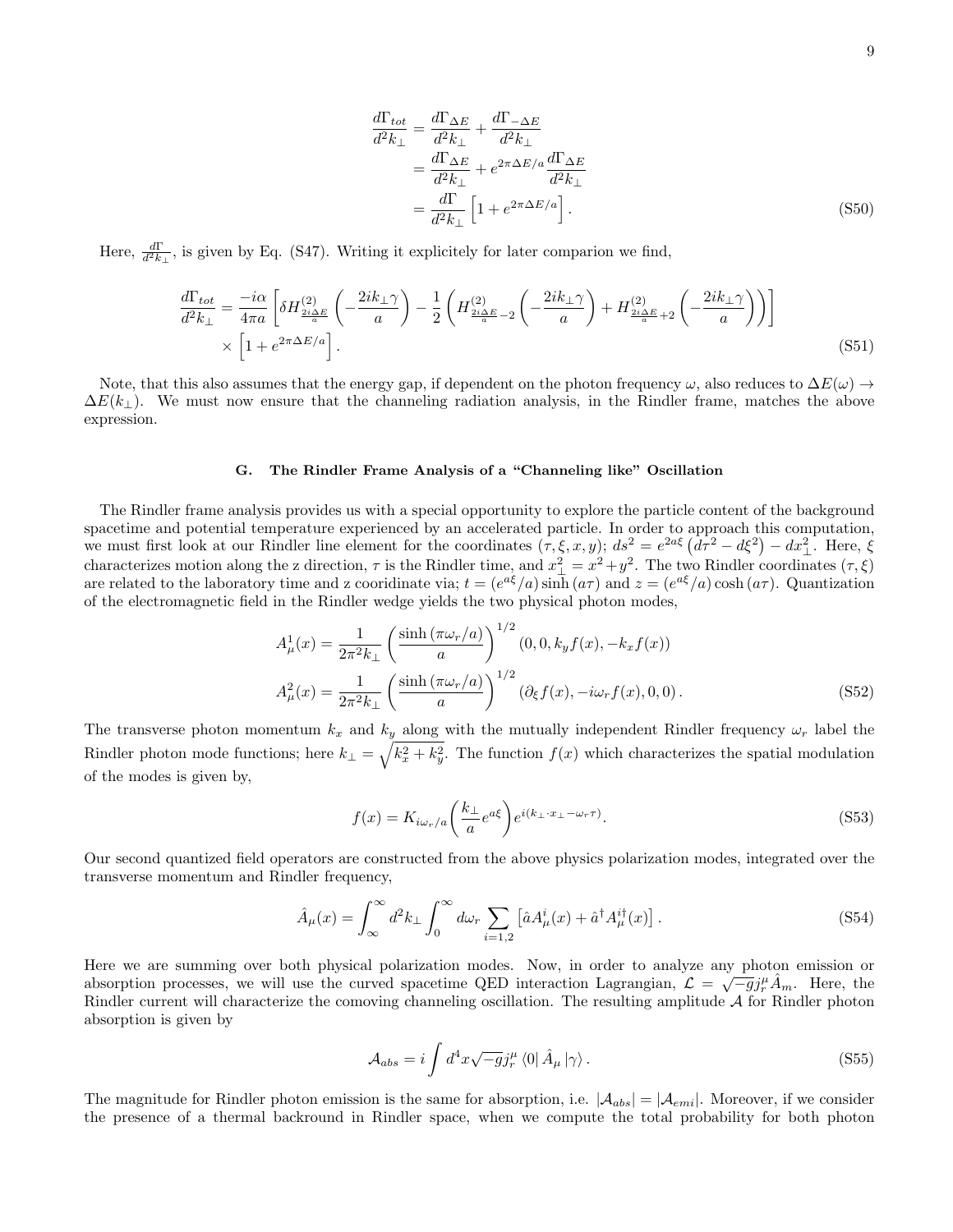emission and absorption, we must take into account the background thermal bath. What this means is that when we compute the total probability, we must weight each component by the contribution from the thermal background, i.e.  $\mathcal{P}_{abs} \sim |\mathcal{A}_{abs}|^2 (1/e^{\omega_r/T} - 1)$  and  $\mathcal{P}_{emi} \sim |\mathcal{A}_{abs}|^2 (1 + 1/(e^{\omega_r/T} - 1))$ . The temperature of the background thermal bath, T, is kept arbitrary. Summing both probabilities and integrating over the final Rindler photon states then gives the total probability,

$$
\mathcal{P} = \sum_{i=1,2} \int_{\infty}^{\infty} d^2 k_{\perp} \int_{0}^{\infty} d\omega_{r} |\mathcal{A}_{abs}^{i}|^{2} \coth(\omega_{r}/(2T)).
$$
\n(S56)

Now, in order to evaluate our absorption amplitude, we need the functional form of the Rindler current. The four velocity for a channeling like oscillation, e.g. a transverse oscillation in the x direction, can be written as,

$$
u^{\mu} = \gamma_x(1, 0, v_0 \cos(\Omega \tau), 0). \tag{S57}
$$

Here the velocity parameter,  $v_0 = A\Omega$ , is determined the oscillation amplitude, A, and oscillation frequency,  $\Omega$ . The Lorentz factor is determined from the transverse oscillation which we take to be non relativistic, i.e.  $\gamma_x = 1$ . From here we can construct our four current for the channeling oscillation is then given by

$$
j_r^{\mu} = qu^{\mu}\delta(\xi)\delta(x - x_{tr})\delta(y). \tag{S58}
$$

The trajectory along the x direction is given by  $x = A \sin(\Omega \tau)$  and q is the electron charge. Utilizing this trajectory, we can examine the total rate of Rindler photon emission and absorption under the assumption that there is a background thermal bath present in the Rindler frame. Note, for the transverse oscillation, we will see that it is sufficient to only include the minimal oscillation term in the phase and keep the velocity term in the current constant, i.e.  $v_x = v_0 \cos(\Omega \tau) \sim v_0$  and  $x_{tr} = A \sin(\Omega \tau) \sim v_0 \tau$ . We also must recall the covariant volume element is given by  $\overline{-g} = e^{2a\xi}$ . Recalling Eq. (S55), let us compute the absorption amplitude for the first polarization. Hence,

$$
\mathcal{A}_{abs}^{1} = i \int d^{4}x \sqrt{-g} j_{r}^{\mu} \langle 0 | \hat{A}_{\mu}^{1} | \gamma \rangle
$$
  
\n
$$
= i \int d^{4}x \sqrt{-g} j_{r}^{\mu} \int d^{2}k_{\perp} \int d\omega \langle 0 | [\hat{a} A_{\mu}^{1}(x) + \hat{a}^{\dagger} A_{\mu}^{1\dagger}(x)] | \gamma \rangle
$$
  
\n
$$
= i \int d^{4}x \sqrt{-g} j_{r}^{\mu} A_{\mu}^{1}(x)
$$
  
\n
$$
= i \int d^{4}x e^{2a\xi} \delta(\xi) \delta(x - x_{tr}) \delta(y) u^{\mu} A_{\mu}^{1}(x)
$$
  
\n
$$
= \frac{-iq}{2\pi^{2}} \int d^{4}x e^{2a\xi} \delta(\xi) \delta(x - x_{tr}) \delta(y) \frac{v_{0}k_{y}}{k_{\perp}} \left( \frac{\sinh(\pi \omega_{r}/a)}{a} \right)^{1/2} K_{i\omega_{r}/a} \left( \frac{k_{\perp}}{a} e^{a\xi} \right) e^{i(k_{\perp} \cdot x_{\perp} - \omega_{r}\tau)}
$$
  
\n
$$
= \frac{-iq}{2\pi^{2}} \int d\tau \frac{v_{0}k_{y}}{k_{\perp}} \left( \frac{\sinh(\pi \omega_{r}/a)}{a} \right)^{1/2} K_{i\omega_{r}/a} \left( \frac{k_{\perp}}{a} \right) e^{i(k_{x}v_{0} - \omega_{r})\tau}
$$
  
\n
$$
= \frac{-iq}{\pi} \frac{v_{0}k_{y}}{k_{\perp}} \left( \frac{\sinh(\pi \omega_{r}/a)}{a} \right)^{1/2} K_{i\omega_{r}/a} \left( \frac{k_{\perp}}{a} \right) \delta(\omega_{r} - k_{x}v_{0}).
$$
  
\nFor the second physical mode we obtain

Similarly, for the second physical mode we obtain,

$$
\mathcal{A}_{abs}^2 = i \int d^4x \sqrt{-g} j_r^{\mu} A_{\mu}^2(x)
$$
  
=  $\frac{iq}{\pi} \left( \frac{\sinh(\pi \omega_r/a)}{a} \right)^{1/2} K'_{i\omega_r/a} \left( \frac{k_{\perp}}{a} \right) \delta(\omega_r - k_x v_0).$  (S60)

Here, the derivative of the Bessel function is with respect to the argument. Now, by taking the magnitude squared of the above amplitudes, we can construct the total probability,

$$
\mathcal{P} = \int_{\infty}^{\infty} d^2 k_{\perp} \int_{0}^{\infty} d\omega_{r} \left[ |\mathcal{A}_{abs}^{1}|^{2} + |\mathcal{A}_{abs}^{2}|^{2} \right] \coth\left(\omega_{r}/(2T)\right)
$$
\n
$$
= \frac{q^{2}}{\pi^{2} a} \int_{\infty}^{\infty} d^{2} k_{\perp} \int_{0}^{\infty} d\omega_{r} \sinh\left(\pi \omega_{r}/a\right) \delta^{2}(\omega_{r} - k_{x} v_{0}) \coth\left(\omega_{r}/(2T)\right)
$$
\n
$$
\times \left[ \left(\frac{v_{0} k_{y}}{k_{\perp}}\right)^{2} |K_{i\omega_{r}/a} \left(\frac{k_{\perp}}{a}\right)|^{2} + |K_{i\omega_{r}/a}^{'} \left(\frac{k_{\perp}}{a}\right)|^{2} \right].
$$
\n(S61)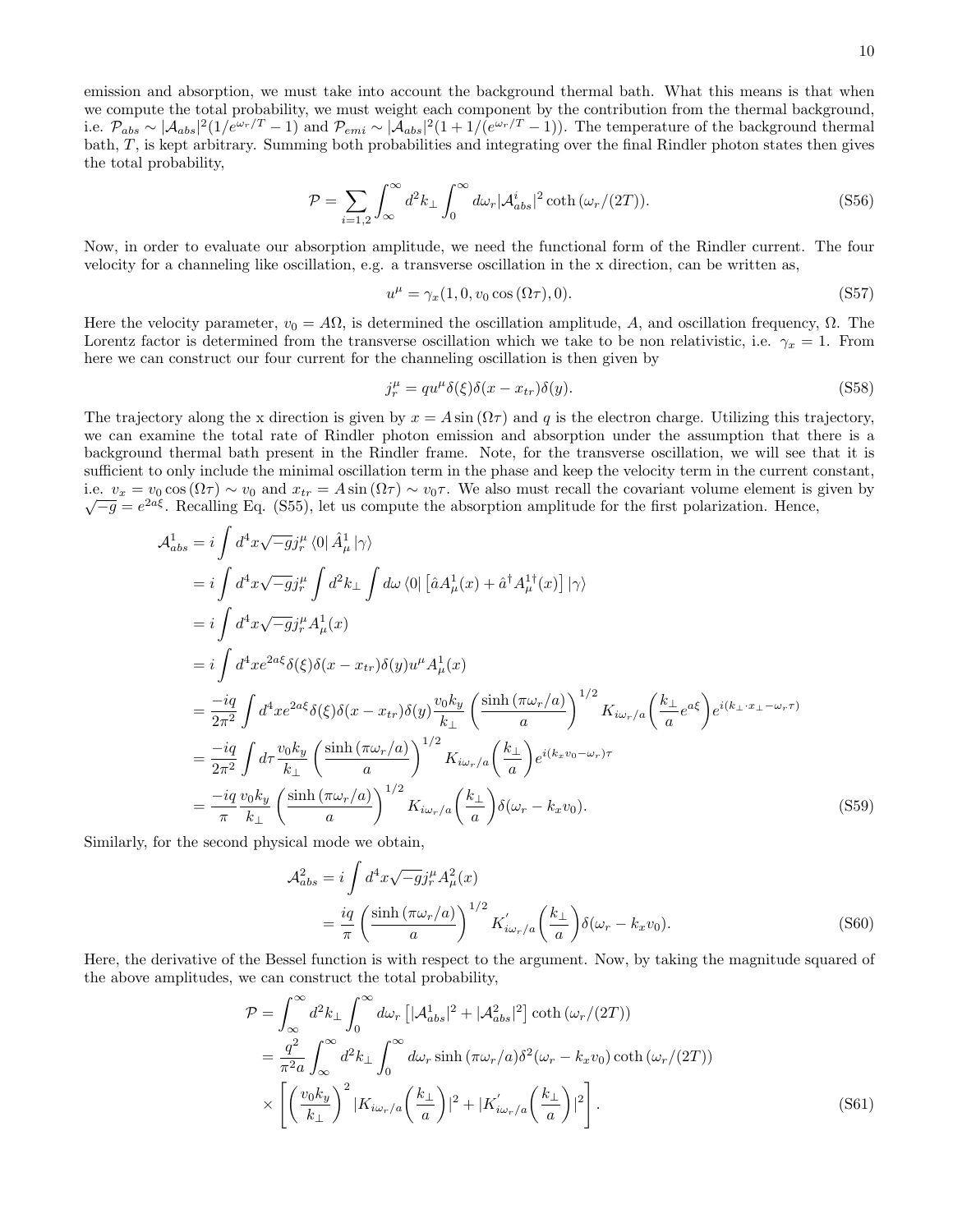$$
\frac{d\Gamma}{d^2k_{\perp}} = \frac{q^2}{2\pi^3 a} \sinh\left(\pi\omega_r/a\right) \coth\left(\omega_r/(2T)\right) \left[ \left(\frac{v_0 k_y}{k_{\perp}}\right)^2 |K_{i\omega_r/a}\left(\frac{k_{\perp}}{a}\right)|^2 + |K'_{i\omega_r/a}\left(\frac{k_{\perp}}{a}\right)|^2 \right].
$$
 (S62)

We must note at this point that the integral over  $k_x$  goes from  $-\infty \to \infty$ . This is because although we only kept the minimal contribution of the oscillation in the exponent,  $sin(\Omega \tau) \rightarrow \Omega \tau$ , the velocity still takes negative values in practice so we keep the full integration. Let us now consider the transformation of the K Bessel functions into Hankel functions. First, we must recall the identity  $K_{\alpha}(x) = \frac{\pi}{2}(-i)^{\alpha+1}H_{\alpha}^{(2)}(-ix)$ . This identity allows us to write

$$
K_{i\omega_r/a}\left(\frac{k_{\perp}}{a}\right) = -i\frac{\pi}{2}e^{\frac{\pi\omega_r}{2a}}H_{i\omega_r/a}^{(2)}\left(-i\frac{k_{\perp}}{a}\right)
$$

$$
K_{i\omega_r/a}'\left(\frac{k_{\perp}}{a}\right) = -i\frac{\pi}{2}e^{\frac{\pi\omega_r}{2a}}H_{i\omega_r/a}^{(2)'}\left(-i\frac{k_{\perp}}{a}\right).
$$
(S63)

From here, our emission spectrum transforms into,

$$
\frac{d\Gamma}{d^2k_{\perp}} = \frac{q^2}{8\pi a} \sinh\left(\pi\omega_r/a\right) \coth\left(\omega_r/(2T)\right) e^{\frac{\pi\omega_r}{a}}
$$
\n
$$
\times \left[ \left(\frac{v_0 k_y}{k_{\perp}}\right)^2 |H_{i\omega_r/a}^{(2)} \left(-i\frac{k_{\perp}}{a}\right)|^2 + |H_{i\omega_r/a}^{(2)'} \left(-i\frac{k_{\perp}}{a}\right)|^2 \right].
$$
\n(S64)

We can further reduce the above Hankel functions by recalling their integral identity, Eq. (S42). Let us consider the first Hankel term in the above expression

$$
|H_{i\alpha}^{(2)}(-ix)|^2 = \frac{1}{-i\pi} \int dt e^{i\alpha t - ix\sinh(t)} \frac{1}{i\pi} \int dt' e^{-i\alpha t' + ix\sinh(t')}
$$
  
\n
$$
= \frac{1}{\pi^2} \int dt \int dt' e^{i\alpha t - ix\sinh(t) - i\alpha t' + ix\sinh(t')}
$$
  
\n
$$
= \frac{1}{\pi^2} \int dt \int dt' e^{-i\alpha(t' - t) - ix(\sinh(t') - \sinh(t))}
$$
  
\n
$$
= \frac{2}{\pi^2} \int d\eta \int d\xi e^{-2i\alpha \xi - 2ix\sinh(\xi)\cosh(\eta)}
$$
  
\n
$$
= \frac{-2i}{\pi} \int d\eta \int H_{2i\alpha}^{(2)}(-i2x\gamma).
$$
 (S65)

Here we made use of the change of variables  $\xi = (t'-t)/2$  and  $\eta = (t'+t)/2$ . Moreover, note that we have recovered a Lorentz boost factor,  $\gamma = \cosh(\eta)$  based on the rapidity variable  $\eta$ . Let us now evaluate the derivative term. To begin, we will transform the derivative back into pure Hankel functions via the use of the identity  $H_{i\alpha}^{(2)'}(-ix)$  $-\frac{i}{2}\left[H_{i\alpha-1}^{(2)}(-ix)-H_{i\alpha+1}^{(2)}(-ix)\right]$ . This will yield the intermediate step,

$$
|H_{i\alpha}^{(2)'}(-ix)|^2 = \frac{1}{4} [|H_{i\alpha-1}^{(2)}(-ix)|^2 + |H_{i\alpha+1}^{(2)}(-ix)|^2
$$
  

$$
- H_{i\alpha-1}^{(2)}(-ix)H_{i\alpha+1}^{(2)*}(-ix) - H_{i\alpha+1}^{(2)}(-ix)H_{i\alpha-1}^{(2)*}(-ix)]
$$
(S66)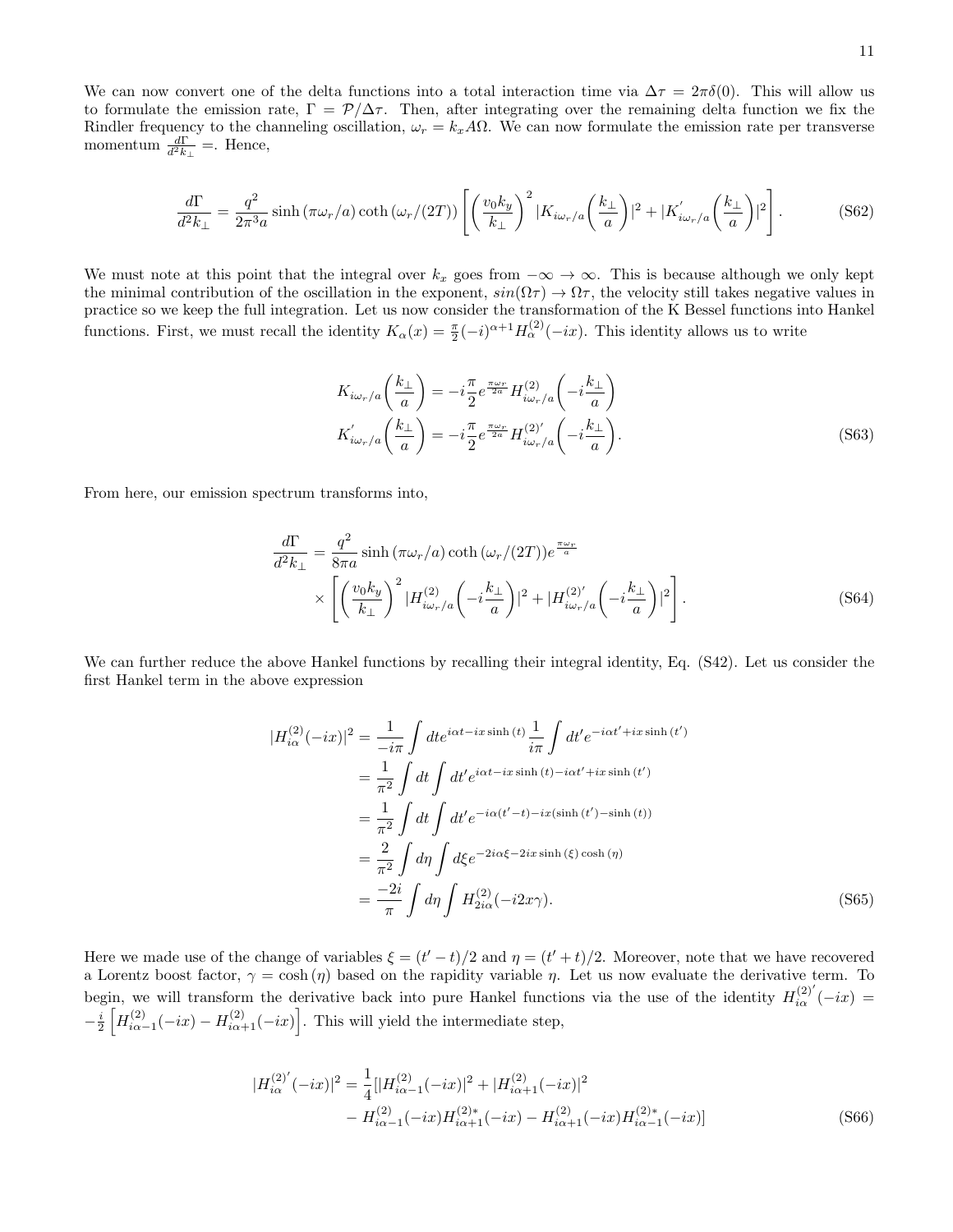Lets begin by evaluating the negative terms first. The first one reduces to,

$$
H_{i\alpha+1}^{(2)}(-ix)H_{i\alpha-1}^{(2)*}(-ix) = \frac{1}{-i\pi} \int dt' e^{-(i\alpha-1)t'-ix\sinh(t')} \frac{1}{i\pi} \int dt e^{-(-i\alpha+1)t+ix\sinh(t)}
$$
  
\n
$$
= \frac{1}{\pi^2} \int dt \int dt' e^{-(i\alpha-1)t'-ix\sinh(t')-(-i\alpha+1)t+ix\sinh(t)}
$$
  
\n
$$
= \frac{1}{\pi^2} \int dt \int dt' e^{-i\alpha t'-t'-ix\sinh(t')+i\alpha t+t+ix\sinh(t)}
$$
  
\n
$$
= \frac{2}{\pi^2} \int d\eta \int d\xi e^{-2(i\alpha+1)\xi-2ix\sinh(\xi)\cosh(\eta)}
$$
  
\n
$$
= \frac{-2i}{\pi} \int d\eta H_{2i\alpha+2}^{(2)}(-i2x\gamma).
$$
 (S67)

Similary, evaluation of the other negative term yields,

$$
H_{i\alpha-1}^{(2)}(-ix)H_{i\alpha+1}^{(2)*}(-ix) = \frac{1}{-i\pi} \int dt' e^{-(i\alpha-1)t'-ix\sinh(t')} \frac{1}{i\pi} \int dt e^{-(-i\alpha+1)t+ix\sinh(t)}
$$
  
\n
$$
= \frac{1}{\pi^2} \int dt' \int dt e^{-i\alpha t'+t'-ix\sinh(t')+i\alpha t-t+ix\sinh(t)}
$$
  
\n
$$
= \frac{1}{\pi^2} \int dt' \int dt e^{-i\alpha(t'-t)+t'-t-ix(\sinh(t')-\sinh(t))}
$$
  
\n
$$
= \frac{1}{\pi^2} \int d\eta \int d\xi e^{-(i\alpha-1)\xi-2ix\sinh(\xi)\cosh(\eta)}
$$
  
\n
$$
= \frac{-2i}{\pi} \int d\eta H_{2i\alpha-2}^{(2)}(-i2x\gamma).
$$
 (S68)

Finally, we have only the remaining first two positive terms to evaluate. We will combine these two terms together when evaluating. Hence,

$$
|H_{i\alpha-1}^{(2)}(-ix)|^{2} + |H_{i\alpha+1}^{(2)}(-ix)|^{2} = \frac{1}{-i\pi} \int dt e^{(i\alpha-1)t - ix\sinh(t)} \frac{1}{i\pi} \int dt' e^{(-i\alpha-1)t' + ix\sinh(t')}
$$
  
\n
$$
+ \frac{1}{-i\pi} \int dt e^{(i\alpha+1)t - ix\sinh(t)} \frac{1}{i\pi} \int dt' e^{(-i\alpha+1)t' + ix\sinh(t')}
$$
  
\n
$$
= \frac{1}{\pi^{2}} \int dt \int dt' e^{i\alpha t - t - ix\sinh(t) - i\alpha t' - t' + ix\sinh(t')}
$$
  
\n
$$
+ \frac{1}{\pi^{2}} \int dt \int dt' e^{i\alpha t + t - ix\sinh(t) - i\alpha t' + t' + ix\sinh(t')}
$$
  
\n
$$
= \frac{1}{\pi^{2}} \int dt \int dt' e^{i\alpha t - ix\sinh(t) - i\alpha t' + ix\sinh(t')} \left[ e^{-t - t'} + e^{t + t'} \right]
$$
  
\n
$$
= \frac{4}{\pi^{2}} \int d\eta \int d\xi e^{-2i\alpha \xi - 2ix\sinh(\xi)\cosh(\eta)} \cosh(2\eta)
$$
  
\n
$$
= \frac{-4i}{\pi} \int d\eta H_{2i\alpha}^{(2)}(-i2x\gamma) \cosh(2\eta)
$$
  
\n
$$
= \frac{-4i}{\pi} \int d\eta \delta H_{2i\alpha}^{(2)}(-i2x\gamma).
$$
 (S69)

Note we have recovered the same boost factor as in the Minkowski frame case;  $\delta = 2\gamma^2 - 1 = \cosh(2\eta)$ . Let us now combine all the derivative terms together to yield,

$$
|H_{i\alpha}^{(2)'}(-ix)|^2 = \frac{1}{4} \int d\eta \left[ \frac{-4i}{\pi} \delta H_{2i\alpha}^{(2)}(-i2x\gamma) - \frac{-2i}{\pi} H_{2i\alpha-2}^{(2)}(-i2x\gamma) - \frac{-2i}{\pi} H_{2i\alpha+2}^{(2)}(-i2x\gamma) \right]
$$
  

$$
= -\frac{i}{\pi} \int d\eta \left[ \delta H_{2i\alpha}^{(2)}(-i2x\gamma) - \frac{1}{2} \left( H_{2i\alpha+2}^{(2)}(-i2x\gamma) + H_{2i\alpha-2}^{(2)}(-i2x\gamma) \right) \right]
$$
(S70)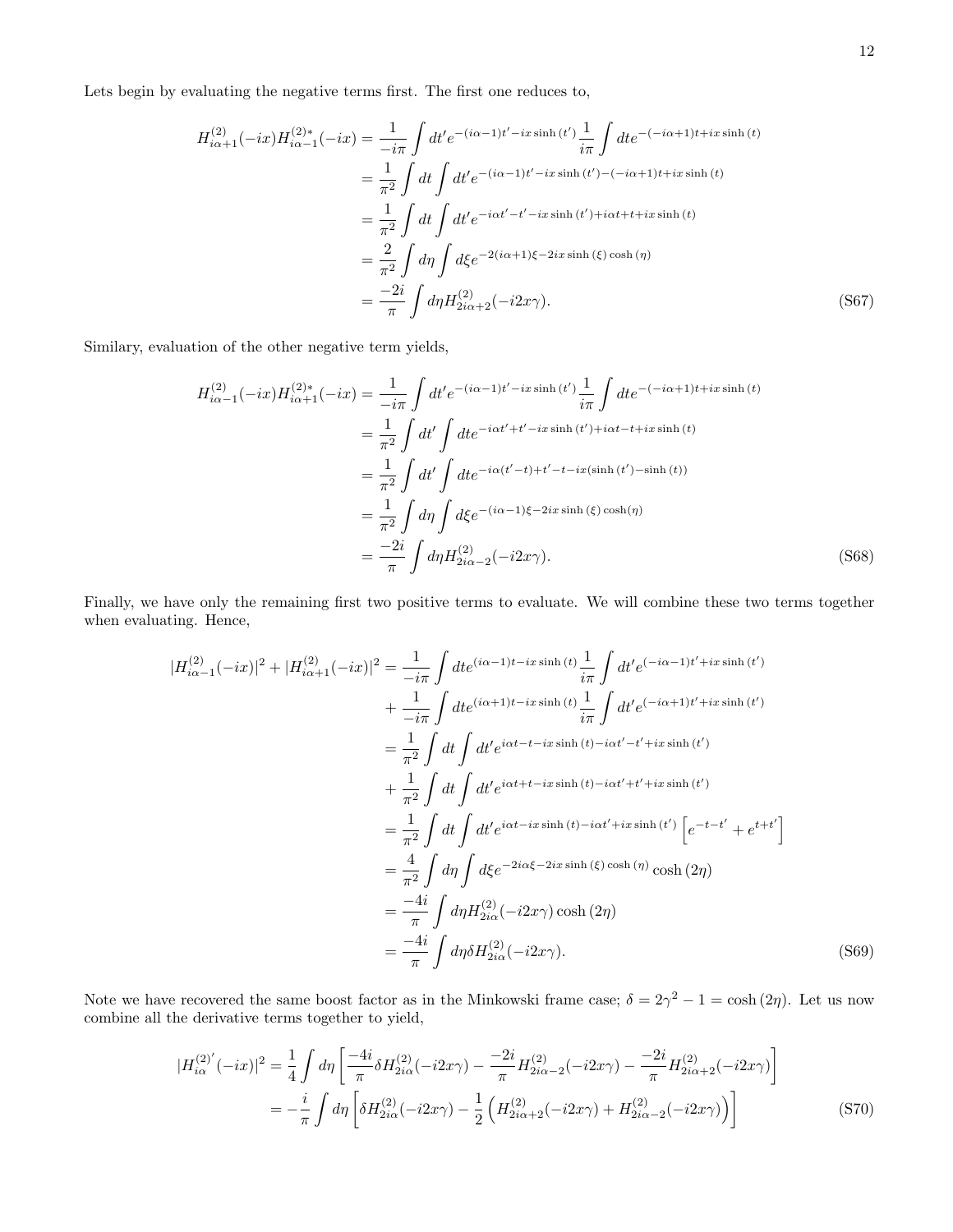Now that we have all of our pieces together, we find our emission spectrum to be

$$
\frac{d\Gamma}{d^2 k_{\perp}} = -\frac{i\alpha}{2\pi a} \int d\eta \sinh(\pi \omega_r/a) \coth(\omega_r/(2T)) e^{\frac{\pi \omega_r}{a}}
$$
\n
$$
\times \left[ \left( \delta + 2\left(\frac{v_0 k_y}{k_{\perp}}\right)^2 \right) H_{2i\omega_r/a}^{(2)} \left(\frac{-2ik_{\perp} \gamma}{a}\right) - \frac{1}{2} \left( H_{2i\omega_r+2}^{(2)} \left(\frac{-2ik_{\perp} \gamma}{a}\right) + H_{2i\omega_r-2}^{(2)} \left(\frac{-2ik_{\perp} \gamma}{a}\right) \right) \right].
$$
\n(S71)

If we are considering a nonrelativistic channeling oscillation, then the term proportional to  $\left(\frac{v_0 k_y}{k}\right)$  $\left(\frac{v_0 k_y}{k_\perp}\right)^2$  will be negligible. Moreover, note that we are integrating the above expression over the rapidity  $\eta$ . Restricting our emission spectrum to a window of constant rapidity, i.e. we maintain the assumption of constant acceleration and velocity as in the case applied to the experiment, we then obtain our total emission spectrum in the Rindler frame,

$$
\frac{d\Gamma}{d^2k_{\perp}} = -\frac{i\alpha}{2\pi a} \sinh\left(\pi\omega_r/a\right) \coth\left(\omega_r/(2T)\right) e^{\frac{\pi\omega_r}{a}}
$$
\n
$$
\times \left[ \delta H_{2i\omega_r/a}^{(2)} \left(\frac{-2ik_{\perp}\gamma}{a}\right) - \frac{1}{2} \left(H_{2i\omega_r+2}^{(2)} \left(\frac{-2ik_{\perp}\gamma}{a}\right) + H_{2i\omega_r-2}^{(2)} \left(\frac{-2ik_{\perp}\gamma}{a}\right) \right) \right].
$$
\n(S72)

In order to confirm that this expression matches the Minkowski expression, we must set the temperature of the background Rindler bath to the FDU temperature,  $T = \frac{a}{2\pi}$ , and compare. As such the temperature prefactor in the above expression reduces to,

$$
\sinh\left(\pi\omega_r/a\right)\coth\left(\omega_r/(2T)\right)e^{\frac{\pi\omega_r}{a}} = \sinh\left(\pi\omega_r/a\right)\coth\left(\pi\omega_r/(a)\right)e^{\frac{\pi\omega_r}{a}}
$$
\n
$$
= \cosh\left(\pi\omega_r/a\right)e^{\frac{\pi\omega_r}{a}}
$$
\n
$$
= \frac{1}{2}\left[1 + e^{2\pi\omega_r/a}\right].\tag{S73}
$$

Utilizing the above expression, we find our emission rate in complete agreement with the Minkowski case, Eq. (S51), when we identify the energy gap of the Unruh-DeWitt detector with the Rindler frequency,  $\Delta E = \omega_r = k_x A \Omega$ . Hence,

$$
\frac{d\Gamma}{d^2k_{\perp}} = -\frac{i\alpha}{4\pi a} \left[ \delta H_{2i\omega_r/a}^{(2)} \left( \frac{-2ik_{\perp}\gamma}{a} \right) - \frac{1}{2} \left( H_{2i\omega_r+2}^{(2)} \left( \frac{-2ik_{\perp}\gamma}{a} \right) + H_{2i\omega_r-2}^{(2)} \left( \frac{-2ik_{\perp}\gamma}{a} \right) \right) \right] \times \left[ 1 + e^{2\pi\omega_r/a} \right].
$$
\n(S74)

#### H. Acceleration Via Radiation Reaction

Due to the similarity to channeling radiation, let us begin by presenting a simple example and compute the acceleration produced by radiative energy loss, i.e. bremsstrahlung. As such, we have

$$
\frac{dE}{dx} = -\frac{E}{x_0}
$$
\n
$$
\Rightarrow E(x) = E_0 e^{-x/x_0}.
$$
\n(S75)

For the sake of clarity, here we have  $E = m\gamma = \sqrt{p^2 + m^2}$  and  $p = mv\gamma = mu$ . The parameter  $x_0$  is the radiation length. Note, radiation lengths are typically on the order of ∼ cm, i.e. they are macroscopic quantities. As we will see, this parameter is what ultimately sets the length/time scale for the system and thus the acceleration as well. Let us consider an ultra-relativistic particle and assume the initial energy will be entirely due to the momentum  $p_0 = m u_0$ , with  $u_0 = v_0 \gamma_0$  being the initial proper velocity. Thus, the expression for radiative energy loss will reduce to the change in the relativistic momentum as a function of distance in the lab frame,

$$
p(x) = p_0 e^{-x/x_0}.
$$
 (S76)

Note that this quantity determines the change in momentum of the positron. It is this change in momentum that gives rise to a force, and thus acceleration. Keeping all aspects of the analysis in the lab frame, let us recall the definition of force is the change in momentum per unit time,  $f = \frac{dp}{dt}$ . Thus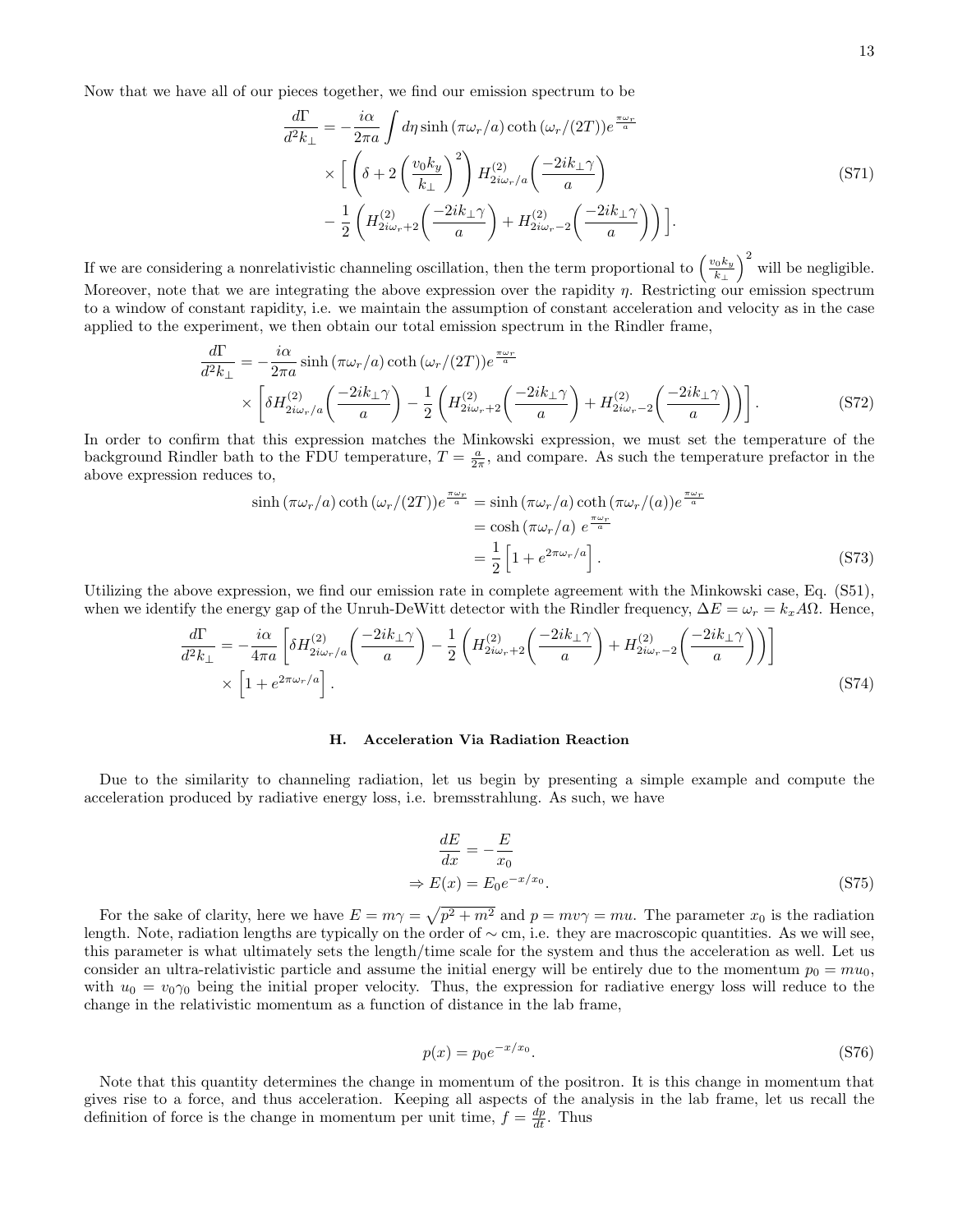$$
\frac{dp}{dt} = ma'
$$
\n
$$
\Rightarrow a' = \frac{1}{m}\frac{dp}{dt}.
$$
\n(S77)

Here, we explicitly have the proper acceleration, a', from the relativistic version of Newtons law  $f = ma_{lab}\gamma^3$ . Again in the ultra relativistic limit, we obtain

$$
a' = \frac{1}{mx_0} \frac{dx}{dt} p_0 e^{-x/x_0}
$$
  
\n
$$
a'_0 = \frac{\gamma_0}{x_0}.
$$
\n(S78)

Note that here we made use of the fact that  $\frac{dx}{dt} = v = 1$  for relativistic velocities. Also, the approximation  $e^{-x/x_0} = .96 \sim 1$  is equivalent to the time independence of the acceleration for the system. Note, using the parameters of the experiment;  $\gamma = 3.5 \times 10^5$  and  $x_0 = 9.37$  cm for silicon, the proper acceleration is given by  $a'_0 = 74$  ceV. Although this acceleration scale is relatively large in the Unruh setting, we need to find an acceleration scale at or beyond ∼ 100 GeV, based on the energy scales in the experiment. Note again, the acceleration time scale is set by  $t = x_0/c$  and therefore reflects the bulk acceleration produced by radiative energy loss. In order to bring about a larger acceleration we must look at the photon emission microscopically so as to obtain a more accurate acceleration time scale for each process individually.

From the power spectrum of the actual data set, we have a max photon frequency of  $\omega_0 = 150$  GeV. Note, this was also the first photon frequency to thermalize. Let us then examine the acceleration produced via this emission. Using this frequency as the change in momentum,  $|\Delta p| = |k| = \omega_0$ . This momentum change occurs during the lifetime of the emission process. Taking the physical size of the photon to be  $\Delta x = \lambda/2$ , we can then determine the emission time to be,  $\Delta t = \Delta x/c = \frac{\pi}{\omega_0}$ . Then, using  $\frac{\Delta p}{\Delta t} = ma'$ , our proper acceleration is given by,

$$
a' = \frac{\omega_0^2}{\pi m} \tag{S79}
$$

This is a proper acceleration but it is written in terms of the lab frequency. What is important to note is that when written in terms of proper quantities, the proper acceleration,  $a' = \frac{\omega_0'^2 \gamma^2}{\pi m}$ , boosts as  $\gamma^2$ . More importantly, when computing the FDU temperature for the emission, we find a recoil/radiation reaction temperature,  $T_{RR}$ . Hence,

$$
T_{RR} = \frac{\omega_0^{\prime 2} \gamma^2}{2m\pi^2}.
$$
\n<sup>(S80)</sup>

Note, we now have an FDU temperature which depends explicitly on the recoil kinetic energy,  $\omega^2/2m$  which is imparted on the positron by the emission. It is this acceleration, produced by the radiation reaction itself, that we need to look at in order to obtain large enough accelerations. Lets examine the temperature produced by the recoil of the maximum frequency in the data set,  $\omega_0 \sim 150$  GeV. As such, we expect to find a temperature of,

$$
T_{RR} = 2.23 \, PeV \tag{S81}
$$

#### I. Bekenstein-Hawking Area-Entropy

In consideration of the first law of thermodynamics,  $d\mathcal{E} = T dS$ , we can use this relation to determine the amount of entropy via the photon emission, here  $\mathcal E$  is the energy radiated away in the proper frame. Note, all quantities here are necessarily in the proper frame. Recalling first that the temperature is given by  $T_{RR} = \frac{\omega_0'^2 \gamma^2}{2m\pi^2}$ . From here we find that the temperature can be written in terms of the energy via  $T_{RR} = \frac{\omega_0^{'2} E^2}{2m^3 \pi^2}$  if we recall that  $\gamma = E/m$ . Note we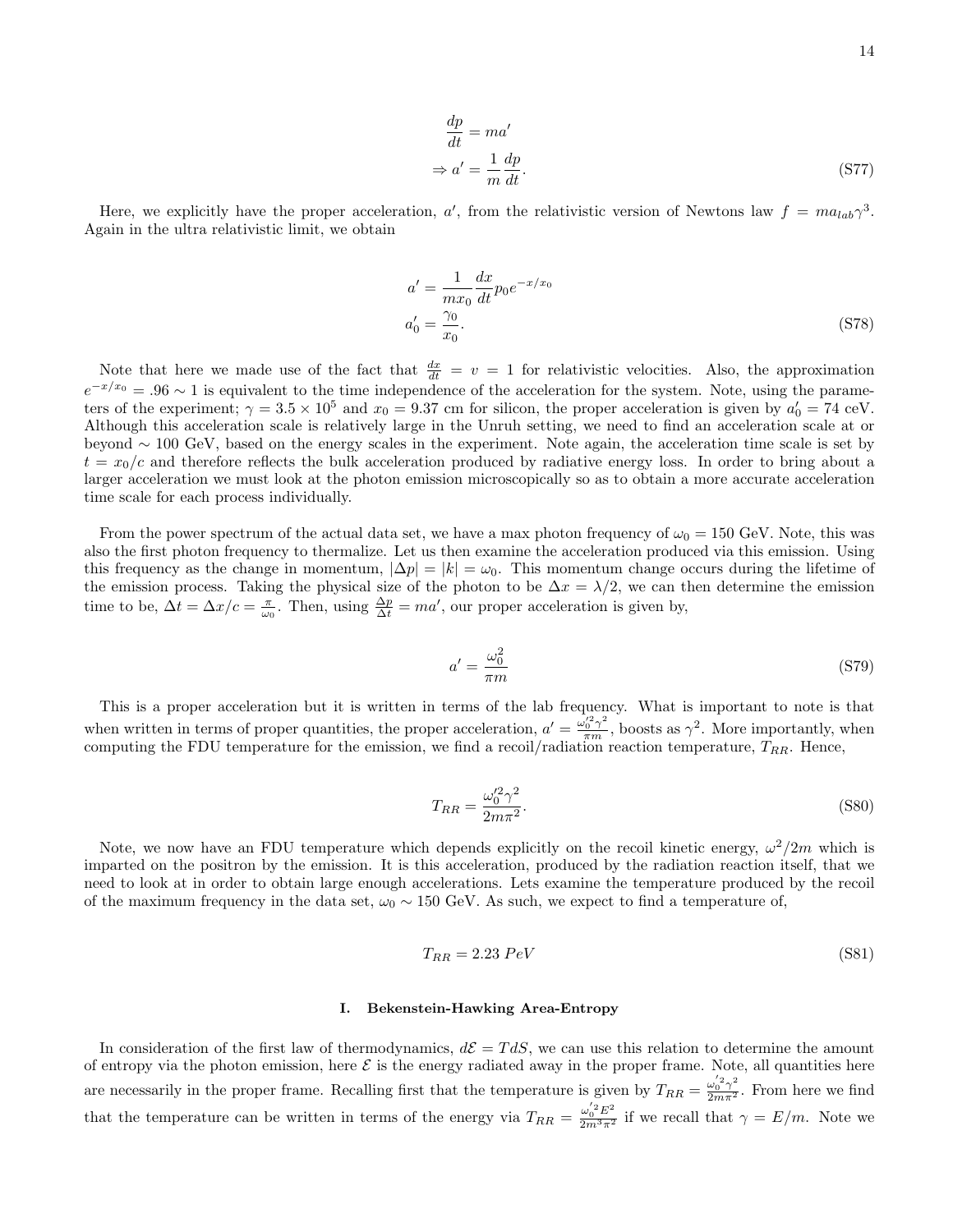express all our proper quantities in terms of the lab energy  $E$ . Then, recalling the proper energy is related to the lab energy via  $d\mathcal{E} = dE/\gamma$ , we have

$$
dS = \frac{2m\pi^2}{\omega_0^{'2}\gamma^2} d\mathcal{E}
$$
  
= 
$$
\frac{2m^4\pi^2}{\omega_0^{'2}} \frac{dE}{E^3}
$$
  

$$
\Rightarrow S = \frac{c^8}{\hbar^2} \frac{m^4\pi^2}{\omega_0^{'2}} \frac{1}{E^2}.
$$
 (S82)

Here, we assumed the initial entropy is zero. Note this expression is consistent with black hole entropy, and the Bekenstein-Hawking area-entropy law, since we have  $ST = \frac{m}{2}$ . We will now utilize this expression to examine the difference between the initial and final state entropy. Writing it explicitly in terms of the initial and final energy, in order to compare it to the change in the horizon area, we find,

$$
\Delta S = \frac{c^8}{\hbar^2} \frac{m^4 \pi^2}{\omega_0^{'2}} \left[ \frac{1}{E_f^2} - \frac{1}{E_i^2} \right] \n= \frac{c^8}{\hbar^2} \frac{m^4 \pi^2}{\omega_0^{'2}} \left[ \frac{1}{(E_i - \Delta E)^2} - \frac{1}{E_i^2} \right].
$$
\n(S83)

It is this entropy that we will compare with the change in Rindler horizon area in order to experimentally confirm the proportionality factor of  $\frac{1}{4}$ . Note,  $E_f = E_i - \Delta E$ , with  $\Delta E$  given by the energy radiated by the positron and is determined by the integral of the power spectrum over frequency and time. It is also this energy, when boosted into the proper frame, that we will use to determine the change in the area of the Rindler horizon. As such, the change in area,  $\Delta A$ , generated by a flux of energy momentum across a Rindler horizon is given by [30],

$$
\Delta A = 8\pi G \int d^2 y \int_0^\infty dv v T^{\mu\nu} k_\mu k_\nu.
$$
\n(S84)

Here,  $y = (y_1, y_2)$ , is the transverse area,  $v = \frac{x+t}{2}$  determines the spacetime propagation of the light like vector  $k^{\mu} = (1, 1, 0, 0)$  which characterizes the light rays which span the horizon, and  $T^{\mu\nu}$  is the energy momentum ten sor of the matter/energy that crosses through the horizon. The total mass/energy emitted by the positron into the horizon will give us  $T^{\mu\nu}\dot{k}_{\mu}k_{\nu} = \frac{\Delta E}{\gamma c^2}\delta(v-v_0)\delta^2(y)$ . Here,  $\frac{\Delta E}{\gamma}$  is the total mass/energy emitted by the positron in the proper frame. If we assume the energy is emitted at  $x=\frac{1}{a}$  and  $t=0$ , then this implies the positron is at zero velocity in the proper frame. The mass/energy will then cross the horizon at  $x = \frac{1}{a}$  and  $t = \frac{1}{a}$ . As such we have,  $v_0 = \frac{1}{a}$ . Therefore, the total change in the horizon area is given by

$$
\Delta A = \frac{8\pi G \Delta E}{\gamma ac^2}
$$
  
= 
$$
\frac{Gc^5}{\hbar} \frac{8\pi^2 m^4 \Delta E}{E^3 \omega_0^{'2}}
$$
 (S85)

The Bekenstein-Hawking area-entropy law states that  $\Delta A/\Delta S = 4\ell_p^2$ , where  $\ell_p^2$  is the Planck area. Writing the ratio of the area change to the entropy change yields,

$$
\frac{\Delta A}{\Delta S} = \ell_p^2 \frac{8\Delta E}{E_i^3} \left[ \frac{1}{(E_i - \Delta E)^2} - \frac{1}{E_i^2} \right]^{-1}.
$$
\n(S86)

Note, to lowest order in acceleration and energy change, the area-entropy ratio is indeed trivially satisfied. This is due to the fact that the entropy is obtained by direct integration of the 1st law,  $dE = T dS$ , which a priori satisfies the Bekenstein-Hawking condition  $S = A/4$ . When expanding the entropy to first order in  $\Delta E = 0$ , and forming the ratio, this yields the first order term which will always be satisfied. To see this, let us consider more terms in the expansion. Hence,

$$
\frac{\Delta A}{\Delta S} = \ell_p^2 \frac{8\Delta E}{E_i^3} \left[ \frac{1}{(E_i - \Delta E)^2} - \frac{1}{E_i^2} \right]^{-1} \sim 4\ell_p^2 \left[ 1 - \frac{3\Delta E}{2E_i} + \frac{\Delta E^2}{4E_i^2} + \frac{\Delta E^3}{8E_i^3} + \cdots \right].
$$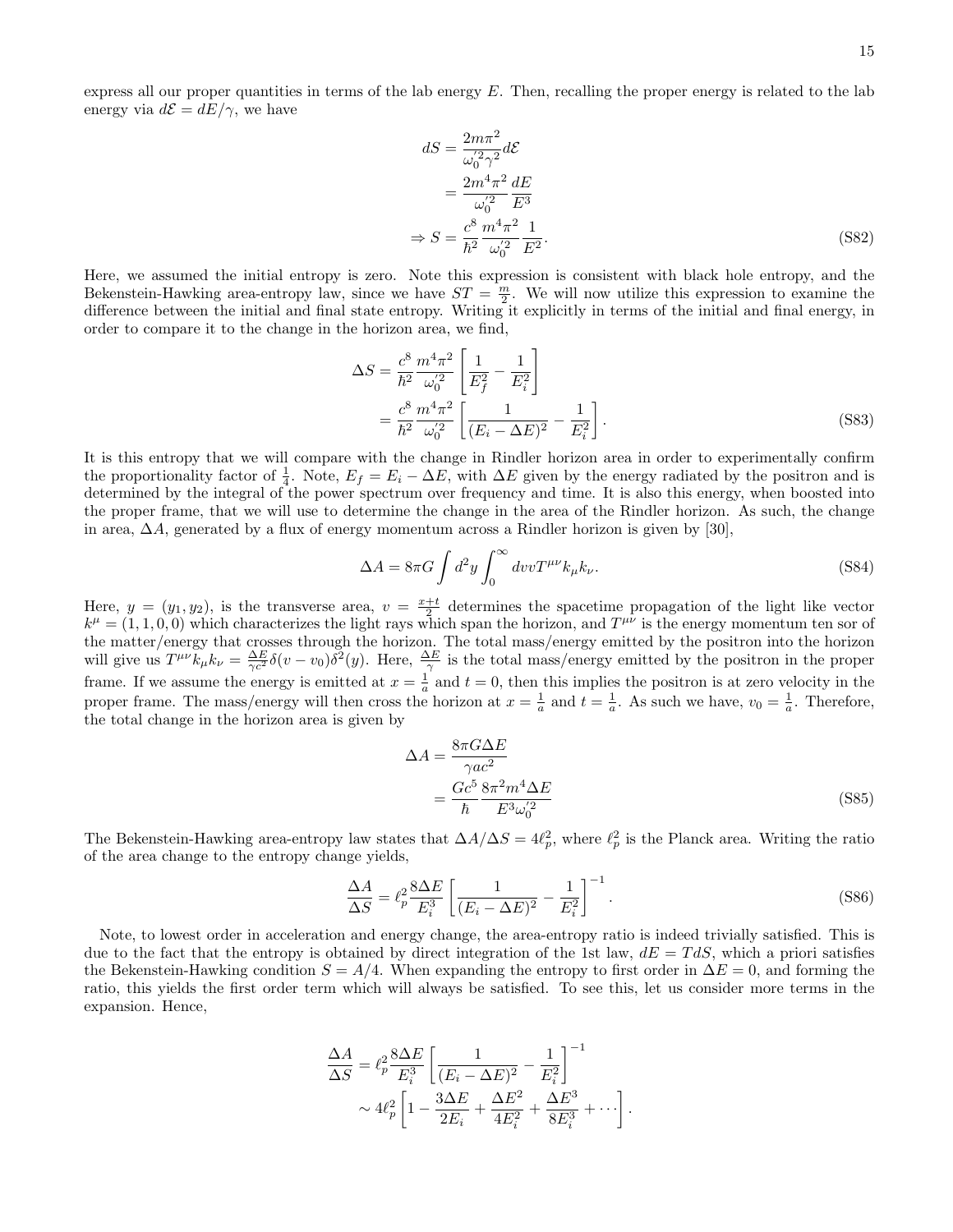What we find is that the zeroth order term is always satisfied. However, what is required to confirm the presence of thermality is that all terms satisfy the relation  $S = A/4$ , even with  $\Delta E \neq 0$ . Conceptually what this means is that by the original integration of the 1st law, we fix  $S_i = \frac{A_i}{4}$ . This is the zeroth order "initial condition" of the integration. Then, we must have  $\Delta E$  evolve in such a way that the change in the area and entropy also obey  $\Delta S = \frac{\Delta A}{4}$ . This is not always the case in fact. The  $\Delta E$  that presents itself in the above expressions must come from a thermalized observable. In other words, if the integral of  $\Delta E$  came from a spectra with, e.g., a particle resonance present, then the resultant  $\Delta E$  will not satisfy the Bekenstein-Hawking relationship.

To better illustrate this point, we have deformed the power spectrum data set by adding in a Gaussian resonance. The was accomplished by scaling the y-component of each data point as follows;

$$
data_y[i] \rightarrow data_y[i] * \left(1 + \frac{\alpha}{\sigma\sqrt{2\pi}}e^{(-1/2((i-\mu)/\sigma)^2)}\right). \tag{S87}
$$

For our purpose we used  $\alpha = 30$ ,  $\sigma = 7$  and  $\mu = 50$  GeV and  $\mu = 70$  GeV. All errors were kept the same. We then use this spectrum in the integral of  $\Delta E$ . The resultant area-entropy ratio diverges from the Bekenstein-Hawking relationship and therefore reflects the lack of thermality in the system, see figure 1 below for an illustration of this phenomena.



FIG. S1. Area-entropy ratio for a non-thermal power spectrum: By including a Gaussian resonance in the power spectrum data (LEFT), we can examine its effect on the area-entropy ratio (RIGHT). Note the Bekenstein-Hawking relationship fails for non-thermal power spectra simulated by including Gaussian resonances at 50 GeV (TOP) and 70 GeV (BOTTOM).

What the above figures demonstrate is that for the full dynamics over the integration of  $\Delta E$ , the area-entropy ratio will not be thermal if the observable analyzed is not thermal. In other words, satisfying the Bekenstein-Hawking relationsip  $S = A/4$  must happen at all orders in  $\Delta E$  and not just the initial condition, i.e. the initial condition satisfies  $S_i = A_i/4$  and this relationship is upheld throughout the integration such that  $\Delta S = \Delta A/4$ , for all  $\Delta E$  of a thermal system.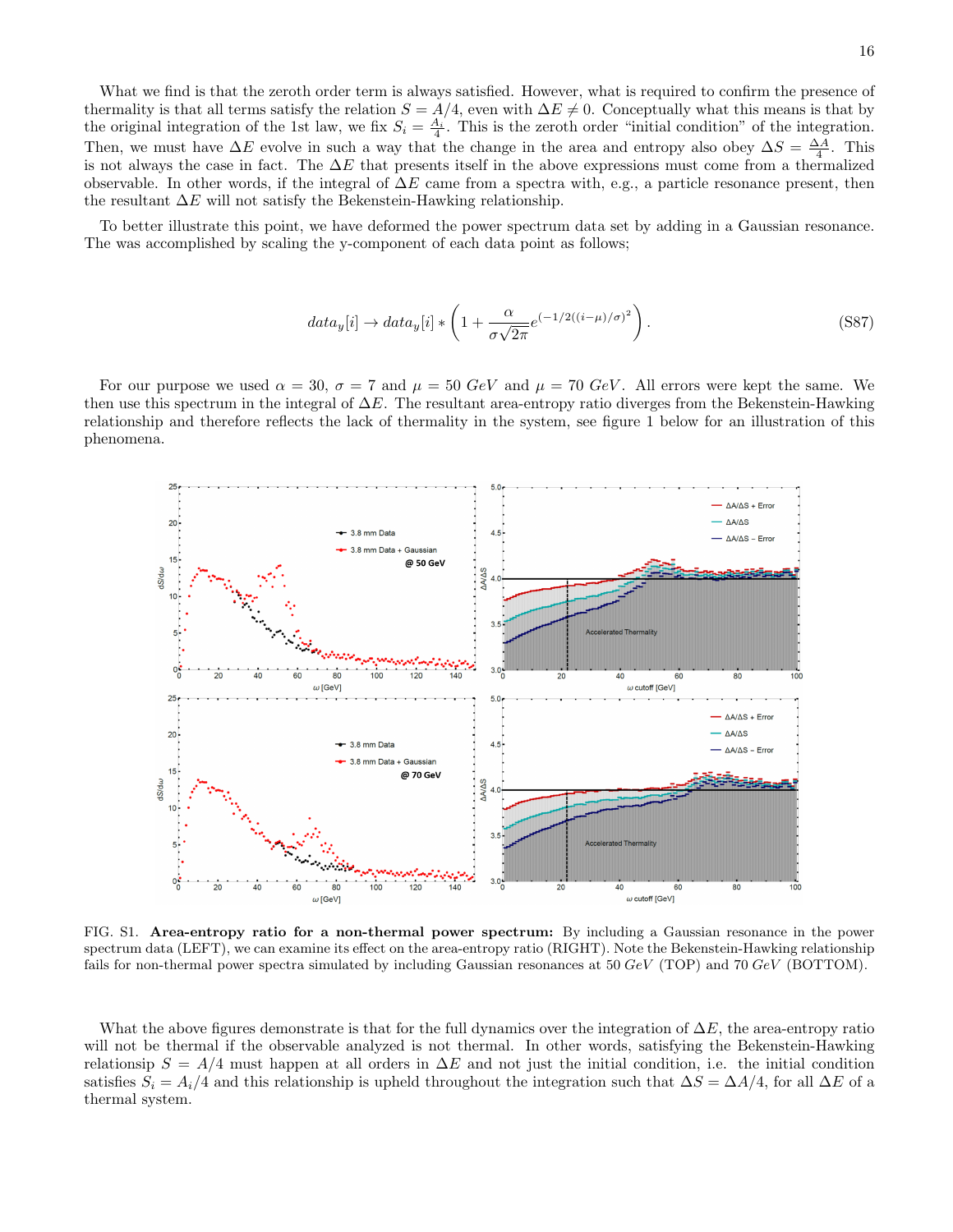#### J. Notes on the Energy Gap

For the sake of simplicity, let us examine the radiation emission/absorption of a field  $\phi(x)$  from a second quantized field  $\psi(x)$ , i.e. not an Unruh-DeWitt detector, in the Rindler frame. The integration over the spatial modes yields delta functions whose argument encodes conservation of momentum, e.g.  $\delta(p_f - p_i + k)$ , via

$$
\mathcal{A}_{i \to f} \sim \int d^3x \sqrt{-g} \psi_f^*(x, p) \psi_f(x, p) \phi(x, k)
$$

$$
\sim \delta(p_f - p_i + k).
$$

The expression for momentum conservation, in the case of the channeling experiment, can be rather complicated on account of there being a channeling oscillation, recoil, and all other processes present. When looking at the change in the electron Rindler energy  $\Delta E = E_f - E_i$ , we simply Taylor expand about the photon frequency. We must also note, that in an inertial comoving frame, the electron Rindler energy coincides with the electron Minkowski energy. Then, as an example, for the above conservation of momentum statement (taking  $p_i = 0$  for the sake of simplicity), we will have

$$
\Delta E = \sqrt{(p_f)^2 + m^2} - E_i
$$
  
=  $\sqrt{(-k)^2 + m^2} - m$   
=  $\sqrt{(\omega)^2 + m^2} - m$   
 $\sim \frac{\omega^2}{2m}$  (S88)

We also expect there to be a pure channeling frequency  $\Omega$  term based on both the Cozzella analysis [23] as well as the fact that the same term is present in the energy gap of an Unruh-DeWitt detector for the anomalous doppler effect. In our Rindler analysis, this term was most likely thrown away when we took the electron current to be at constant transverse velocity. However, by keeping the oscillation in the phase, we obtain the  $\Delta E = \omega_r = k_x A \Omega$ . For a dipole oscillator, when heavily boosted, this becomes beamed yielding  $k_x \sim \omega$ , in the lab frame. This yields our linear term,  $A\Omega\omega$ . These three terms together comprise the fiducial terms of our energy gap,

$$
\Delta E \sim \Omega + \Omega A \omega + \frac{\omega^2}{2m}.\tag{S89}
$$

Finally, since we do not know what the exact dispersion relation is in the channeling experiment, we employed a more general polynomial in the emitted photon's frequency, i.e.  $\Delta E = a_0 + a_1 \omega + a_2 \omega^2 + a_3 \omega^3$ . We include one more term beyond the known ones for the sake of completeness. To match the calculated spectrum to the data we also include an over all scaling factor s for the spectrum and parameter,  $\tilde{a}$ , to fit the acceleration. The measured best fit parameters are presented below.

|                    |  |  | Energy $\chi^2/\nu$ s $\tilde{a}$ [PeV] $a_0$ [GeV] $a_1$ $a_2$ [GeV <sup>-1</sup> ] $a_3$ [GeV <sup>-2</sup> ] |        |
|--------------------|--|--|-----------------------------------------------------------------------------------------------------------------|--------|
| 30 GeV 1.114 12.93 |  |  | -846.2                                                                                                          | 0.4691 |

TABLE S1. The best fit parameters for our theoretical power spectrum with the energy gap for the 3.8 mm channeling crystal sample at the energy where the chi-squared statistic first meets the 1 standard deviation criterion. Our reduced chi-squared statistics shows that the data can be rigorously fit by the power spectrum with the energy gap thermalized at the FDU temperature.

#### K. Notes on the Thermalization Time

Lets go back and consider an Unruh-DeWitt detector coupled to a massless scalar field. To begin, let us recall the response function, i.e. transition rate for the Unruh-DeWitt detector [8], is given by,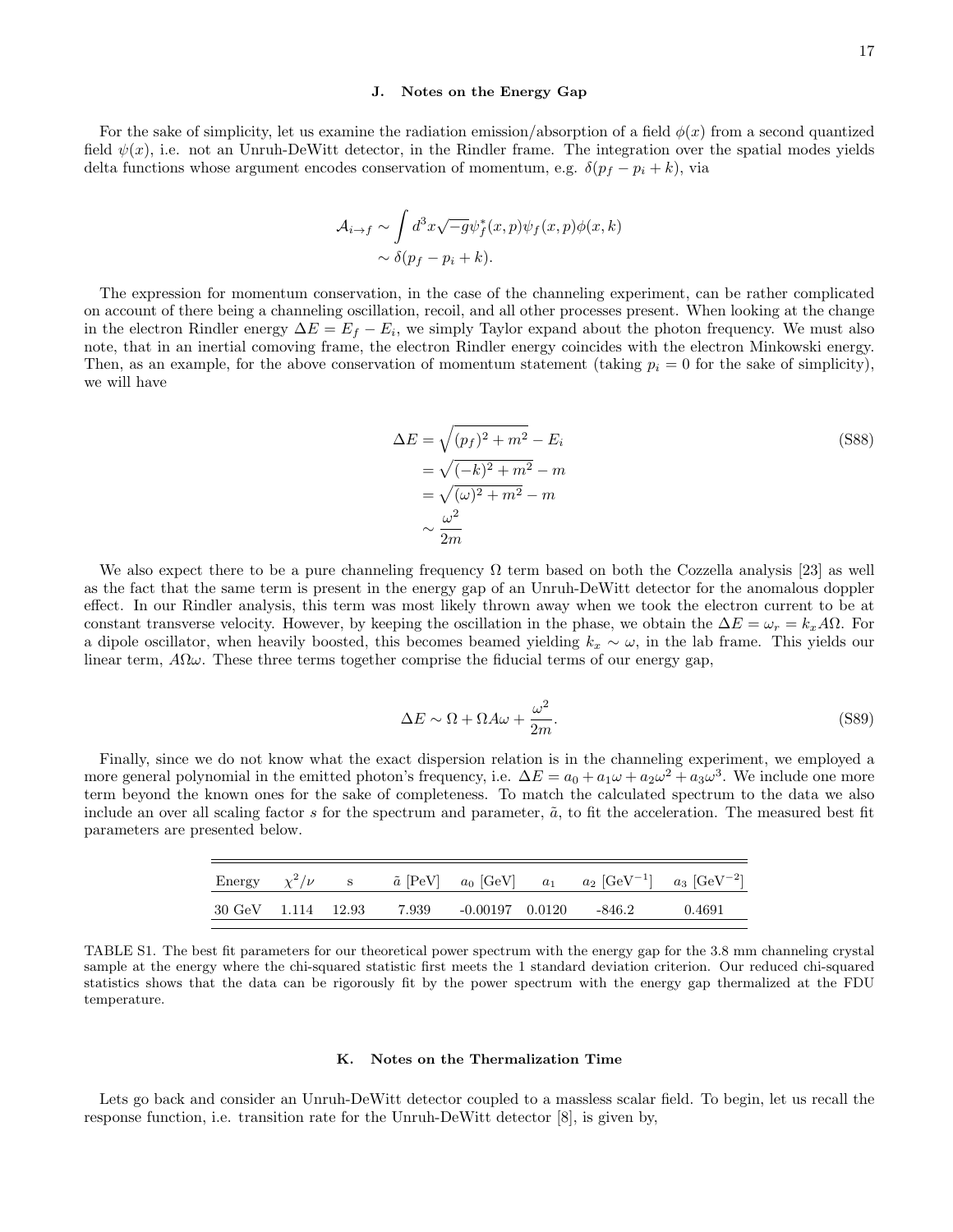$$
\Gamma = q^2 \int d\xi e^{-i\Delta E\xi} G^{\pm}[x',x].
$$
\n(S90)

We should note here that the Wightman function  $G^{\pm}[x',x]$  of the emitted scalar field, when evaluated on a hyperbolic trajectory, is given by  $G = -\frac{1}{(2\pi)^2} \frac{a^2}{\sinh^2(a\tau/2)}$ . The resultant integration yields the standard thermal response function associated with the Unruh effect,

$$
\Gamma = q^2 \frac{\Delta E}{2\pi} \frac{1}{e^{2\pi \Delta E/a} - 1}.
$$
\n(S91)

The inverse of this expression is the thermalization time. However, we must note that the above expression utilized the Wightman function  $G \sim 1/\sinh^2(a\tau/2)$ , which had already integrated out the scalar fields frequency. To see this, let us examine the computation of the Wightman function explicitly,

$$
G^{\pm}[x',x] = \langle 0|\hat{\phi}(x')\hat{\phi}(x)|0\rangle
$$
  
\n
$$
= \frac{1}{2(2\pi)^3} \iint \frac{d^3k'd^3k}{\sqrt{\omega'\omega}} \langle 0|\left[\hat{a}_{\mathbf{k}'}e^{i(\mathbf{k}'\cdot\mathbf{x}'-\omega't')} + \hat{a}_{\mathbf{k}'}^{\dagger}e^{-i(\mathbf{k}'\cdot\mathbf{x}'-\omega't')} \right] \left[\hat{a}_{\mathbf{k}}e^{i(\mathbf{k}\cdot\mathbf{x}-\omega t)} + \hat{a}_{\mathbf{k}}^{\dagger}e^{-i(\mathbf{k}\cdot\mathbf{x}-\omega t)}\right] |0\rangle
$$
  
\n
$$
= \frac{1}{2(2\pi)^3} \iint \frac{d^3k'd^3k}{\sqrt{\omega'\omega}} \langle 0|\hat{a}_{\mathbf{k}'}\hat{a}_{\mathbf{k}}^{\dagger}e^{i(\mathbf{k}'\cdot\mathbf{x}'-\mathbf{k}\cdot\mathbf{x}-\omega't'+\omega t)}|0\rangle
$$
  
\n
$$
= \frac{1}{2(2\pi)^3} \iint \frac{d^3k'd^3k}{\sqrt{\omega'\omega}} e^{i(\mathbf{k}'\cdot\mathbf{x}'-\mathbf{k}\cdot\mathbf{x}-\omega't'+\omega t)} \delta(\mathbf{k}'-\mathbf{k})
$$
  
\n
$$
= \frac{1}{2(2\pi)^3} \int \frac{d^3k}{\omega} e^{i(\mathbf{k}\cdot\Delta\mathbf{x}-\omega\Delta t)}.
$$
 (S92)

Note, the frequency here is precisely the frequency of the emitted particle; in this case a massless scalar but in our manuscript it is the photon. Integration of this expression over the frequencies yields the typical  $G \sim 1/\sinh^2(a\tau/2)$ form and everything reduces to the standard Unruh case. Utilizing the unitegrated expression, the response function, and thus the basis for the power spectrum derived in the manuscript is given by,

$$
\Gamma = \frac{q^2}{2(2\pi)^3} \int d\xi \int \frac{d^3k}{\omega} e^{-i\Delta E \xi} e^{i(\mathbf{k} \cdot \Delta \mathbf{x} - \omega \Delta t)}.
$$
\n(S93)

Letting  $\Delta x = 0$ , which is the "non relativistic" approximation used in the manuscript that successfully yielded the Larmor formula, and recalling  $\Delta t = \frac{2}{a} \sinh (a\xi/2)\gamma$  [9], we then have

$$
\Gamma = \frac{q^2}{2(2\pi)^3} \int d\xi \int \frac{d^3k}{\omega} e^{-i\Delta E \xi} e^{-i\omega \frac{2}{a} \sinh\left(a\xi/2\right)\gamma}.
$$
\n(S94)

Again, making the change of variables  $w = a\xi/2$  and recalling the Hankel identity Eqn. (S40), we then have

$$
\Gamma = \frac{q^2}{2(2\pi)^3} \frac{2}{a} \int dw \int \frac{d^3k}{\omega} e^{-i\Delta E\xi} e^{-i\omega \frac{2}{a} \sinh (a\xi/2)\gamma}
$$
  
= 
$$
\frac{q^2}{(2\pi)^2} \frac{2}{a} \int dw \int d\omega \omega e^{-i\frac{2\Delta E}{a}w - i\omega \frac{2}{a} \sinh (w)\gamma}
$$
  
= 
$$
-i\alpha \frac{2}{a} \int d\omega \omega H_{\frac{2i\Delta E}{a}}^{(2)} \left( -i\frac{2\omega\gamma}{a} \right).
$$
 (S95)

This is, of course, the analogous expression for the AQED emission rate, Eqn. (S41) along with  $\frac{dS}{d\omega} = \frac{d\Gamma}{d\omega}\omega$ , but for the massless scalar field rather than photon; the main difference being the two additional Hankel functions which come from the polarization of the photon. Here, we see explicitly why we still have to integrate over the frequency. It is because we must start with the Wightman function which has not integrated the frequency out. This also enables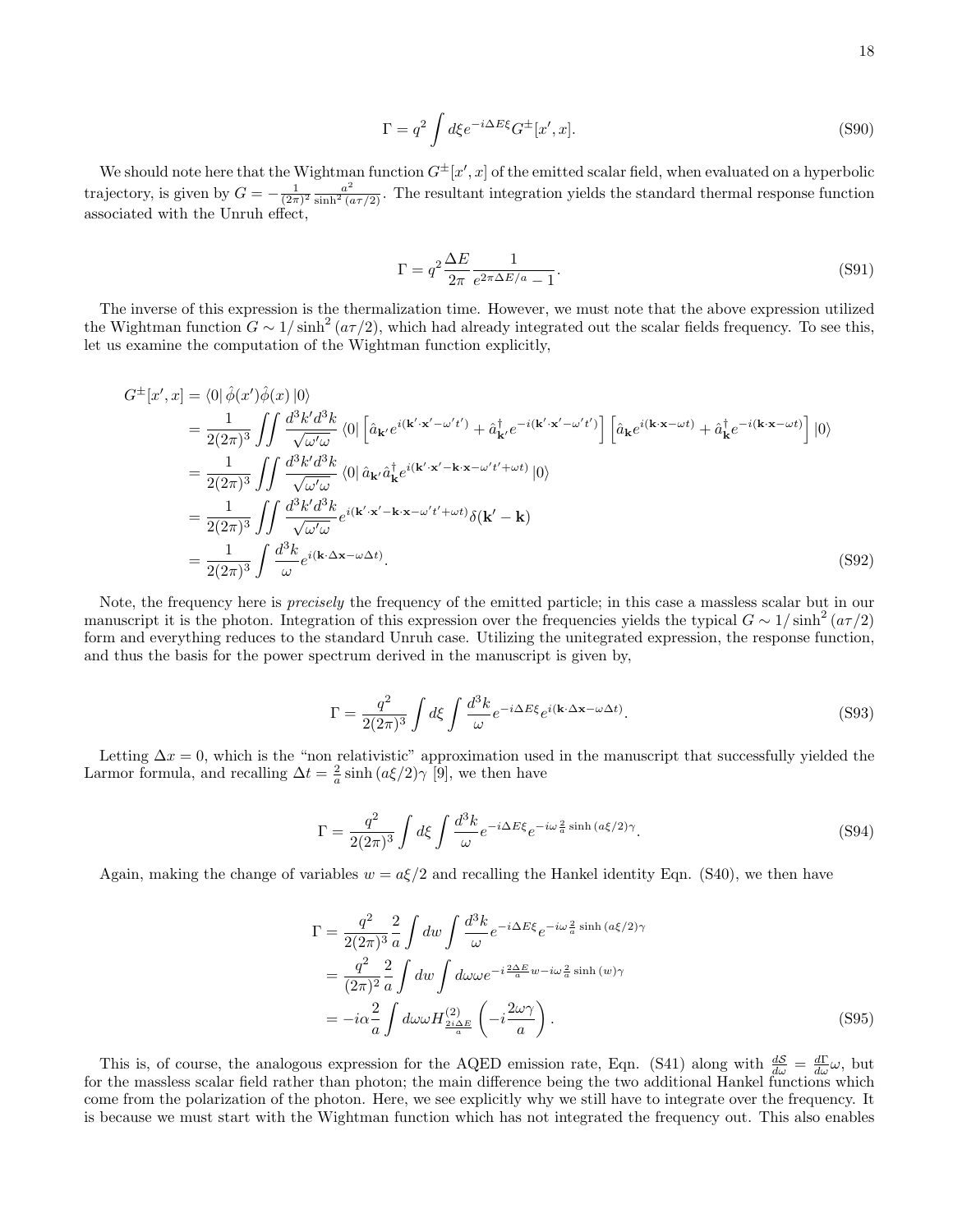us to include higher order frequency terms in the energy gap of the Unruh-DeWitt detector in a self consistent way. This essentially means that we have switched the order of integration between the proper time of the detector and the emitted photons frequency.

In terms of how to interpret the thermalization time, we must first comment on the above expressions relationship to the standard Unruh response function. Modulo the approximation  $\Delta x = 0$ , the integration over the frequency should reduce to the appropriate approximation of the standard Unruh form ;

$$
\Gamma = -i\alpha \frac{2}{a} \int d\omega \omega H_{\frac{2i\Delta E}{a}}^{(2)} \left( -i\frac{2\omega \gamma}{a} \right)
$$

$$
\sim q^2 \frac{\Delta E}{2\pi} \frac{1}{e^{2\pi \Delta E/a} - 1}.
$$
(S96)

This, of course, is valid provided switching the proper time and frequency integrals is valid. This quantity is to be interpreted as a decay/excitation rate in the conventional sense. In other words, given an initial population  $N_0$  of excited detectors, the population as a function of time will be  $N(t) = N_0 e^{-\Gamma t}$ . The thermalization time is given by  $\tau = 1/\Gamma$  and determines the time until the population has been reduced by 1/e. In the case of particle decays, this is known as the particle lifetime. This is also the quantity that is used as the time necessary for thermality to take hold in the Unruh setting [11]. Now, we note that the thermalization time is simply the unintegrated form,

$$
\tau = \frac{1}{\int_0^\infty \frac{d\Gamma}{d\omega} d\omega}.\tag{S97}
$$

So the question is now, how does all of this change with a frequency dependent energy gap? The easiest way to see this is to look to an example of a particle decay with 3 branching ratios. Each process has a rate  $\Gamma_1$ ,  $\Gamma_2$ , and Γ<sub>3</sub>. The total decay rate is the sum off all three terms  $\Gamma_{tot} = \sum \Gamma_i$ . It is this total decay rate which shows up in the exponential decay,  $N(t) = N_0 e^{-\Gamma_{tot}t}$ . The decay lifetime, or thermalization time, is the reciprocal of the sum,  $\tau = 1/\sum \Gamma_i$ , and not the sum of reciprocals,  $\tau \neq 1/\Gamma_1 + 1/\Gamma_2 + 1/\Gamma_3$ . Most importantly, each decay pathway has its own decay rate and will decay according to its own lifetime. The total decay rate simply combines all contributions for an ensemble system. The example here demonstrates what happens with discrete decay pathways.

What about having an infinite number of decay/excitation pathways? Consider a "particle" with an infinite number of Unruh-DeWitt detectors and a continuous distribution of energy gaps. With no degeneracies, we will have precisely one Unruh-DeWitt detector for every single frequency in the electromagnetic spectrum. This means the total decay rate will be summing over each mode  $\Gamma_t = \sum_{i=0}^{\infty} \Gamma(i d\omega)$ . Since we have infinitesimal differences between our energy gaps,  $d\omega$ , then we should likewise have infinitesimal differences in our excitation rate,  $d\Gamma(id\omega) = \Gamma((i+1)d\omega) - \Gamma(id\omega)$ . Starting from the excitation rate of the zero energy gap,  $\Gamma_0$ , our sum then becomes  $\Gamma_t = \Gamma_0 + \sum_{i=0}^{\infty} d\Gamma(id\omega)$ . For excitations, a zero energy gap will never excite and the rate is identically zero,  $\Gamma_0 = 0$ . In the sum, we can multiply and divide by  $d\omega$  to convert our expression into a Riemann sum,  $\Gamma_t = \sum_{i=0}^{\infty} \frac{d\Gamma(id\omega)}{d\omega} d\omega$ . This, of course, can now be transformed into an integral over the photon frequency and completes the derivation of the standard excitation rate for a continuous system as an integral over all internal energy gaps,

$$
\Gamma_t = \int_0^\infty \frac{d\Gamma(\omega)}{d\omega} d\omega.
$$
\n(S98)

Let us now turn to the question of the thermalization time of an individual frequency. Recalling from the discrete case that the total decay rate was the sum of each rate of the individual decay modes we must also point at that each decay mode stands on its own. In other words, each individual decay pathway obeys its own decay rate, but the total decay rate depends on the sum. In just the same way, the individual excitation rate of a particular mode in a continuous system will also stand alone, and thermalize at its own prescribed time in the Unruh picture. In order to determine the excitation rate of an individual mode,  $\omega'$  we must find the excitation rate of that frequency, i.e.  $\Gamma(\omega')$ , we must integrate up to that frequency in our total excitation rate. Thus,

$$
\int_0^{\omega'} \frac{d\Gamma(\omega)}{d\omega} d\omega = \Gamma(\omega') - \Gamma(0)
$$
  
=  $\Gamma(\omega')$  (S99)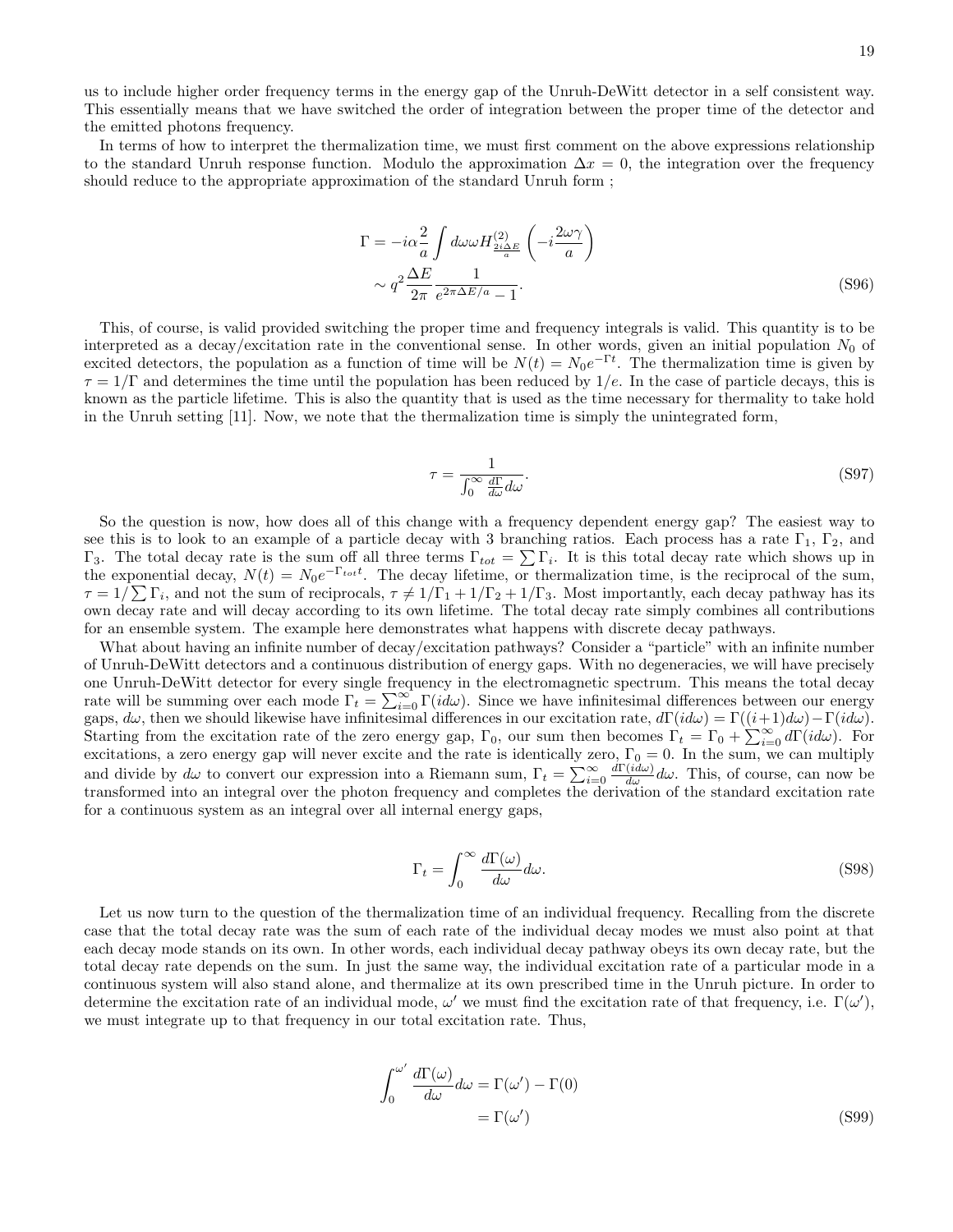Here we made use of the fundamental theorem of calculus and the fact that the excitation rate of a zero energy gap is zero. What this shows is that as we integrate over the frequency of a continuous detector energy gap, each frequency, ω', has an excitation rate, Γ(ω') =  $\int_{i=1}^{\omega'}$  $i=0$  $\frac{d\Gamma(\omega)}{d\omega}d\omega$ . The integral up to  $\omega'$  gives precisely the individual excitation rate in the sum, of the total excitation rate, that characterizes this specific process individually. This process will also thermalize at its own time  $\tau' = 1/\Gamma(\omega')$ . This is precisely the scenario we saw in the discrete case. Each process thermalizes at its own time but the total thermalization time (meaning all processes have thermalized) is the inverse of the total rate.

### L. Notes on the Semiclassical Vector Current

Let us go back and "derive" the Unruh-DeWitt detector from the QED current interaction. This will show how it is possible to incorporate particle interactions into a two level system in a self consistent way. For the photon field,  $\hat{A}^{\mu}(x)$ , We will have the following action [33],

$$
\hat{S}_I = q \int d^4x \hat{\bar{\psi}} \gamma_\mu \hat{\psi} \hat{A}^\mu(x). \tag{S100}
$$

Here we have the Dirac current,  $\hat{j}_{\mu} = \hat{\bar{\psi}} \gamma_{\mu} \hat{\psi}$ , which we would like to model as a semi-classical vector current. To see how this is accomplished we begin by recalling that for spinors  $u(s, p)$  and  $v(s, p)$  of spin s and momentum p that are created by  $\hat{a}_{s,p}^{\dagger}$  and  $\hat{b}_{s,p}^{\dagger}$ , we have the following electron field operators

$$
\hat{\psi}(x,t) = \int d^3p \sum_s \left[ \hat{a}_{s,p} u(s,p) \phi_p(x,t) + \hat{b}_{s,p}^{\dagger} v(s,p) \chi_p(x,t) \right],
$$
  

$$
\hat{\psi}(x,t) = \int d^3p \sum_s \left[ \hat{a}_{s,p}^{\dagger} \bar{u}(s,p) \phi_p^*(x,t) + \hat{b}_{s,p} \bar{v}(s,p) \chi_p^*(x,t) \right].
$$
\n(S101)

The positive and negative frequency modes are given by  $\phi_p(x,t)$  and  $\chi_p(x,t)$  respectively. Normally these modes are plane waves, however in more general spacetimes our only requirement is that they are positive and negative frequency modes with respect to the particle's/detector's proper time. Using these fields, we will formulate the Dirac current,  $\hat{j}_{\mu} = \hat{\bar{\psi}} \gamma_{\mu} \hat{\psi}$ . Let us now consider the transition element between initial,  $|E_i\rangle$ , and final,  $|E_f\rangle$ , electron energy state. We are also neglecting any spin effects. Now, focusing strictly on electrons, i.e. no antiparticles, the only surviving element of the current will be given by,

$$
\hat{j}_{\mu}(x) = \bar{u}(p_f)\gamma_{\mu}u(p_i)\phi_{E_f}^*(x,t)\hat{a}_{p_f}^\dagger\hat{a}_p\phi_{E_i}(x,t).
$$
\n(S102)

In the above expression, we still have the spinor degrees of freedom to deal with. For this, we will make use of the Gordon identity,

$$
\bar{u}(p_f)\gamma^{\mu}u(p_i) = \bar{u}(p_f)\left[\frac{p_f^{\mu} + p_i^{\mu} + i\sigma^{\mu\nu}(p_{f\nu} - p_{i\nu})}{2m}\right]u(p_i). \tag{S103}
$$

Neglecting the spin coupling yields the kinematic term,

$$
\bar{u}(p_f)\gamma^{\mu}u(p_i) = \bar{u}(p_f)\left[\frac{p_f^{\mu} + p_i^{\mu}}{2m}\right]u(p_i). \tag{S104}
$$

Finally, we will make the assumption that at the level of the semiclassical vector current, that the momentum remains constant throughout the radiative process. As such, we have

$$
\bar{u}(p_f)\gamma_\mu u(p_i) = u_\mu. \tag{S105}
$$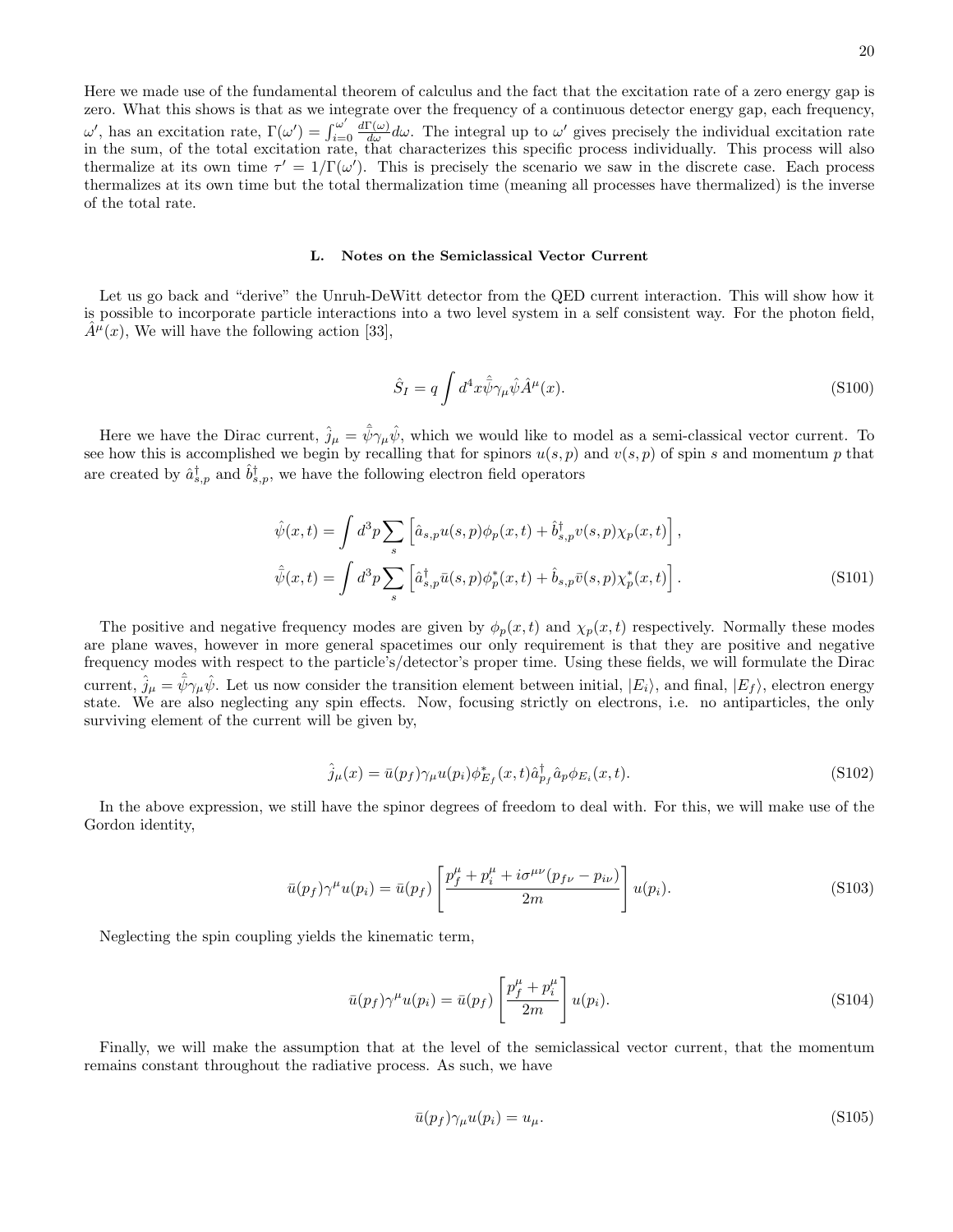$$
\hat{j}_{\mu}(x) = u_{\mu}g_{f}^{*}(x)g_{i}(x)e^{iE_{f}\tau}\hat{a}_{p_{f}}^{\dagger}\hat{a}_{p_{i}}e^{-iE_{i}\tau}.
$$
\n(S106)

We note that for sufficiently localized electronic wave functions, e.g. with a wavelength much smaller than the wavelength of emitted radiation, we have  $g_f^*(x)g_i(x) = \delta^3(x - x_{tr})$  along the classical trajectory of the electron; which is assumed to be uniform. Finally, by attaching the time-dependence to the creation and annihilation operators we have

$$
e^{iE_f \tau} \hat{a}^{\dagger}_{p_f} \hat{a}_{p_i} e^{-iE_i \tau} = e^{i\hat{H}\tau} \hat{m}(0) e^{-i\hat{H}\tau} = \hat{m}(\tau). \tag{S107}
$$

Here we defined the Heisenberg evolved monopole moment operator  $\hat{m} = e^{i\hat{H}\tau}\hat{m}(0)e^{-i\hat{H}\tau}$  where  $\hat{m}(0)$  is defined as  $\hat{m}(0)|E_i\rangle = |E_f\rangle$  with  $E_i$  and  $E_f$  the initial energy and final energy of the electron moving along the trajectory,  $x_{tr}$ , of the current. The energy gap of the detector is  $\Delta E = E_f - E_i$  and the system is normalized via  $1 = |\langle E_f | \hat{m}(0) | E_i \rangle|$ . As such, we have transformed our fermionic current into a semi-classical charged current coupled to an Unruh-DeWitt detector,

$$
\hat{j}_{\mu}(x) = u_{\mu}\hat{m}(\tau)\delta^3(x - x_{tr}).
$$
\n(S108)

We have provided a proof that the Dirac current can be reduced to a semiclassial vector current coupled to an Unruh-DeWitt detector. The energy gap is defined by the difference between the initial and final electron energy with respect to the proper time of the charged particle. Note, that the energy gap of our Unruh-DeWitt detector is given by,  $\Delta E = a_0 + a_1 \omega + a_2 \omega^2 + a_3 \omega^3$ . Since the monopole moment operator creates and/or annihilates states with definite momentum then we need to think of our semiclassical vector current coupled to a continuum of Unruh-DeWitt detectors; one for each frequency of our energy gap.

- [1] N. D. Birrell, P. C. W. Davies, Quantum Field Theory in Curved Space (Cambridge University Press, Cambridge, 1982).
- [2] S. A. Fulling, Aspects of Quantum Field Theory in Curved Space-Time (Cambridge University Press, Cambridge, 1989).
- [3] L. Parker, D. Toms, Quantum Field Theory in Curved Spacetime: Quantized Fields and Gravity (Cambridge University Press, Cambridge, 2009).
- [4] L. Parker, "The Creation of Particles by the Expanding Universe", thesis, Harvard University (1966).
- [5] L. Parker, Thermal radiation produced by the expansion of the Universe, Nature 261, 20 (1976).
- [6] W. G. Unruh, Notes on black-hole evaporation, Phys. Rev. D 14, 870 (1976).
- [7] S. Hawking, W. Israel, B. S. DeWitt, General Relativity an Einstein centenary survey, (Cambridge University Press, Cambridge, 1979).
- [8] M. H. Lynch, Acceleration-induced scalar field transitions of n-particle multiplicity, *Phys. Rev. D* **90**, 024049 (2014).
- [9] M. H. Lynch, Accelerated quantum dynamics, Phys. Rev. D 92, 024019 (2015).
- [10] R. Muller, Decay of accelerated particles, *Phys. Rev. D* 56, 953 (1997).
- [11] G. E. A. Matsas, D. A. T. Vanzella, Decay of protons and neutrons induced by acceleration, *Phys. Rev. D* 59, 094004 (1999).
- [12] D. A. T. Vanzella, G. E. A. Matsas, Decay of accelerated protons and the existence of the Fulling-Davies-Unruh effect, Phys. Rev. Lett. 87, 151301 (2001).
- [13] S. W. Hawking, Black hole explosions? Nature 248, 30 (1974).
- [14] G. W. Gibbons, S. W. Hawking, Cosmological event horizons, thermodynamics, and particle creation, *Phys. Rev. D* 15, 2738 (1977).
- [15] M. H. Lynch, N. Afshordi, Temperatures of renormalizable quantum field theories in curved spacetime, Class. Quantum Gravity 35, 225008 (2018).
- [16] A. Dhumuntarao, J. T. G. Ghersi, N. Afshordi, https://arxiv.org/abs/1804.05382 (2018).
- [17] N. Obadia, How hot are expanding universes?, Phys. Rev. D 78, 083532 (2008).
- [18] I. Agullo, L. Parker, Non-Gaussianities and the stimulated creation of quanta in the inflationary universe, Phys. Rev. D 83, 063526, (2011).
- [19] W. G. Unruh, Experimental black-hole evaporation?, Phys. Rev. Lett. 46, 1351 (1981).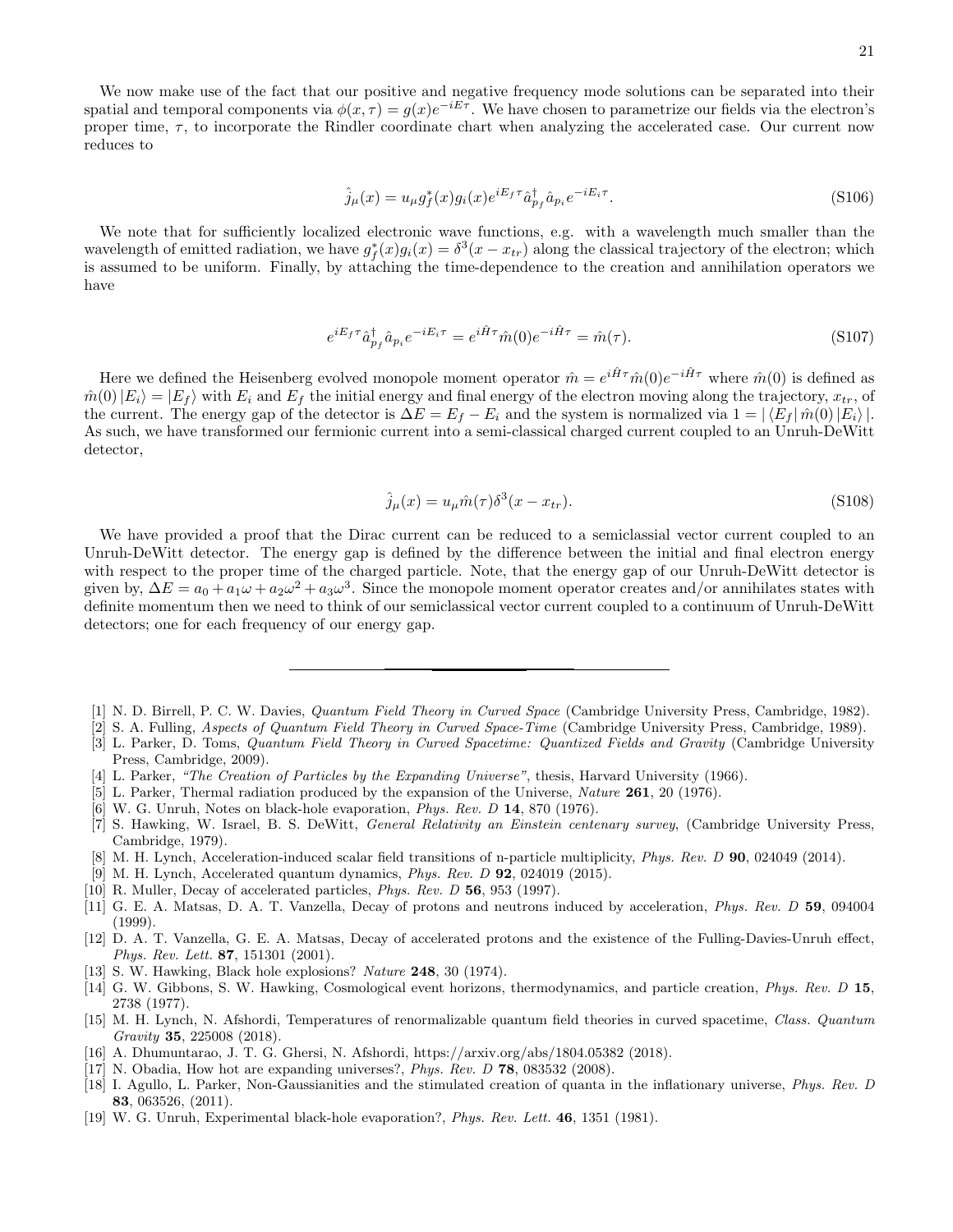- [20] S. Weinfurtner, E. W. Tedford, M. C. J. Penrice, W. G. Unruh, G. A. Lawrence, Measurement of stimulated Hawking emission in an analogue system, *Phys. Rev. Lett.* **106**, 021302 (2011).
- [21] J. R. M. de Nova, K. Golubkov, V. I. Kolobov, J. Steinhauer, Observation of thermal Hawking radiation at the Hawking temperature in an analogue black hole, Nature 569, 688 (2018).
- [22] L.-P. Euve', F. Michel, R. Parentani, T.G. Philbin, G. Rousseaux, Observation of noise correlated by the Hawking effect in a water tank, Phys. Rev. Lett. 117, 121301 (2016).
- [23] L. C. B. Crispino, A. Higuchi, G. E. A. Matsas, The Unruh effect and its applications, Rev. Mod. Phys., 80, 787 (2008).
- [24] G. Cozzella, A. G. S. Landulfo, G. E. A. Matsas, D. A. T. Vanzella, Proposal for observing the Unruh effect using classical electrodynamics, Phys. Rev. Lett. 118, 161102 (2017).
- [25] S. A. Fulling, Nonuniqueness of canonical field quantization in Riemannian space-time, Phys. Rev. D 7, 2850 (1973).
- [26] P. C. W. Davies, Scalar production in Schwarzschild and Rindler metrics, J. Phys. A 8, 609 (1975).
- [27] B. L. Hu, S.-Y. Lin, J. Louko, Relativistic quantum information in detectors-field interactions, Class. Quantum Gravity 29, 224005 (2012).
- [28] T. Jacobson, Thermodynamics of spacetime: The Einstein equation of state, *Phys. Rev. Lett.* **75**, 1260 (1995).
- [29] J. D. Bekenstein, Black holes and entropy, *Phys. Rev. D*  $7$ , 2333 (1973).
- [30] E. Bianchi, A. Satz, Mechanical laws of the Rindler horizon, Phys. Rev. D 87, 124031 (2013).
- [31] M. H. Lynch, E. Cohen, Y. Hadad, I. Kaminer, Accelerated-Cherenkov radiation and signatures of radiation reaction, New J. Phys. 21, 083038 (2019).
- [32] T. N. Wistisen, A. D. Piazza, H. V. Knudsen, U. I. Uggerhoj, Experimental evidence of quantum radiation reaction in aligned crystals, Nat. Commun. 9, 795 (2018).
- [33] M. E. Peskin, D. V. Schroeder, An Introduction to Quantum Field Theory (CRC Press, Boca Raton, 1995).
- [34] S. Takagi, Vacuum noise and stress induced by uniform acceleration: Hawking-Unruh effect in Rindler manifold of arbitrary dimension, Prog. Theor. Exp. Phys. 88, 1 (1986).
- [35] A. Higuchi, G. E. A. Matsas, D. Sudarsky, Bremsstrahlung and Fulling-Davies-Unruh thermal bath, Phys. Rev. D 46, 3450 (1992).
- [36] H. Ren, E. J. Weinberg, Radiation from a moving scalar source, *Phys. Rev. D* 49, 6526 (1994).
- [37] M. Pauri, M. Vallisneri, Classical Roots of the Unruh and Hawking Effects, Found. Phys. 29, 1499 (1999).
- [38] G. Cozzella, S. A. Fulling, A. G. S. Landulfo, G. E. A. Matsas, Uniformly accelerated classical sources as limits of Unruh-DeWitt detectors, Phys. Rev. D 102, 105016 (2020).
- [39] M. Abramowitz, I. Stegun, Handbook of Mathematical Functions (National Institute of Standards and Technology, Washington D.C., 1964).
- [40] S. M. Darbinian, K. A. Ispirian, A. T. Margarian, New mechanism for Unruh radiation of channeled particles, Yerevan Physics Institute Preprint 65, 1188 (1989).
- [41] P. A. M. Dirac, Classical theory of radiating electrons, *Proc. R. Soc. Lond.* **167**, 148 (1938).
- [42] L. Landau, E. M. Lifshitz, The Classical Theory of Fields (Pergamon Press, Oxford, 1971).
- [43] A. Di Piazza, Exact solution of the Landau-Lifshitz equation in a plane wave, Lett. Math. Phys., 83, 305 (2008).
- [44] Y. Hadad, L. Labun, J. Rafelski, N. Elkina, C. Klier, H. Ruhl, Effects of radiation reaction in relativistic laser acceleration, Phys. Rev. D **82**, 096012 (2010).
- [45] Y. Sheffer, Y. Hadad, M. H. Lynch, I. Kaminer, https://arxiv.org/abs/1812.10188 (2018).
- [46] V. P. Frolov, V. L. Ginzburg, Excitation and radiation of an accelerated detector and anomalous doppler effect, Phys. Lett. A, 116, 423 (1986).
- [47] A. Sokolov, Quantum theory of Cherenkov effect, Dokl. Akad. Nauk SSSR, 28, 415 (1940).
- [48] V. N. Tsytovich, Macroscopic mass renormalization and energy losses of charged particles in a medium, J. Exptl. Theoret. Phys., 42, 457 (1962).
- [49] V. Sudhir, N. Stritzelberger, A. Kempf, Unruh effect of detectors with quantized center-of-mass, Phys. Rev. D 103, 105023 (2021).
- [50] R. Lopp, E. Martin-Martinez, Quantum delocalization, gauge, and quantum optics: Light-matter interaction in relativistic quantum information, Phys. Rev. A 103, 013703 (2021).
- [51] S.-Y. Lin, B. L. Hu, Accelerated detector-quantum field correlations: From vacuum fluctuations to radiation flux, Phys. *Rev. D* **73**, 124018 (2006).
- [52] K. Paithankar, S. Kolekar, Role of the Unruh effect in bremsstrahlung, Phys. Rev. D 101, 065012 (2020).
- [53] J. D. Jackson, *Classical Electrodynamics*, (John Wiley & Sons, New York, 1999).
- [54] D. S. Gemmell, Channeling and related effects in the motion of charged particles through crystals, Rev. Mod. Phys. 46, 129 (1974).
- [55] U. I. Uggerhoj, The interaction of relativistic particles with strong crystalline fields, Rev. Mod. Phys. 77, 1131 (2005).
- [56] M. Tanabashi et al. (Particle Data Group), Review of particle physics, Phys. Rev. D 98, 030001 (2018).
- [57] P. Chen, T. Tajima, Testing Unruh fadiation with ultraintense lasers, Phys. Rev. Lett. 83, 256 (1999).
- [58] S. S. M. Wong, *Introductory Nuclear Physics*, (John Wiley & Sons, New York, 1998).
- [59] J. M. Cole, K. T. Behm, E. Gerstmayr, T. G. Blackburn, J. C. Wood, C. D. Baird et al., Experimental evidence of radiation reaction in the collision of a high-intensity laser pulse with a laser-wakefield accelerated electron beam, Phys. Rev. X 8, 011020 (2018).
- [60] K. Poder, M. Tamburini, G. Sarri, A. Di Piazza, S. Kuschel, C. D. Baird et al., Experimental signatures of the quantum nature of radiation reaction in the field of an ultraintense Laser, *Phys. Rev. X* 8, 031004 (2018).
- [61] R. Schutzhold, C. Maia, Quantum radiation by electrons in lasers and the Unruh effect, Euro. Phys. J 55, 375 (2009).